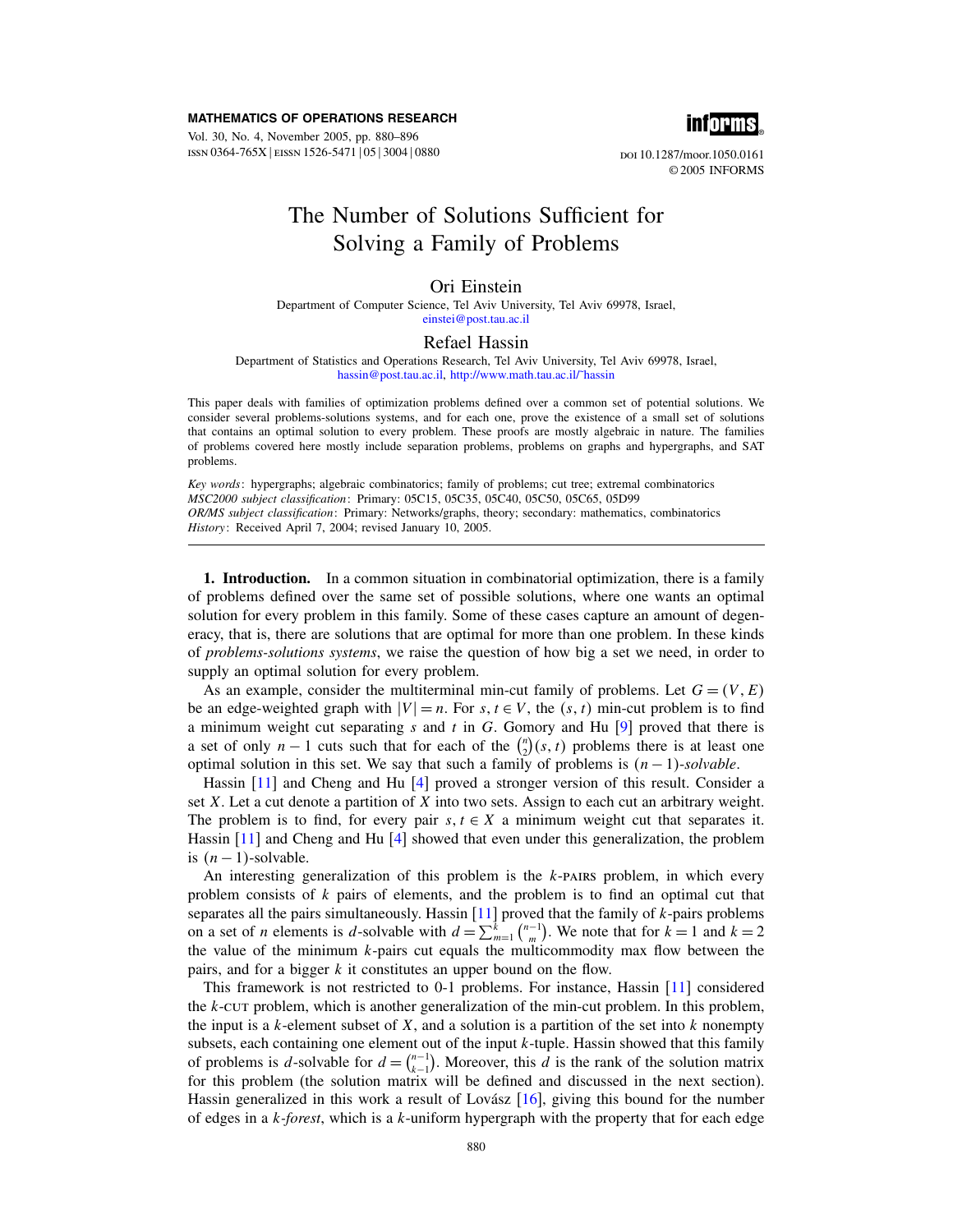there is a  $k$ -cut separating all of its vertices and does not do so to any of the other edges. The edges of such a hypergraph can be viewed as a family of  $k$ -cut problems where each problem has a solution—a k-cut—that does not solve any other problem. Another proof for Lovász's result can be found in Parekh [\[17\]](#page-16-0).

In some systems, we are able not only to prove the existence of the small-sized solutions set, but also to characterize its combinatorial structure, show an algorithm for finding it, and answer optimal solution queries using it. In the original work of Gomory and Hu [\[9\]](#page-16-0), they also found a compact representation for the set of optimal solutions—a small-sized data structure containing all the  $n - 1$  solutions. They showed that if one builds a graph where each edge  $(u, v)$  is assigned the weight of the minimum cut between u and v, then there exists a spanning tree of this graph whose  $n - 1$  edges contain, for every problem  $(s, t)$ , an edge corresponding to a minimum cut for  $(s, t)$ . This highly regular structure is called the Gomory-Hu *cut tree*. Such a tree can be built by solving only  $n - 1$  min-cut problems. Given  $s, t \in X$ , the  $(s, t)$  min-cut can be computed out of the tree in  $O(1)$  time if maintained properly.

Hassin [\[13\]](#page-16-0) considered the family of *xcut* problems. In this set of problems one is given a pair s, t, and needs to find the optimal cut such that s and t are on the same side. Hassin showed a compact representation for all the optimal xcut solutions, analogous to the Gomory-Hu cut tree. This representation consists of a tree with one extra pair of elements, i.e., a base of the 2-forest matroid.

Hartvigsen  $[10]$  provided a compact representation for the k-cut and the k-pairs problems as well. This representation is based on matrices rather than graphs.

In the remainder of this section, we give an overview of the paper. In  $\S2$  we provide several definitions and notation that will be used throughout the paper. In [§3](#page-2-0) we give the necessary background for the three methods that we use to obtain the bounds. Section [4](#page-5-0) contains our main results: In  $\S 4.1$  we consider the family of k-*pairs* problems, all defined over a common ground set  $X$  of  $n$  elements. We first give a new proof for the result by Hassin [\[11\]](#page-16-0) mentioned earlier, stating that there exists a set of size  $\sum_{m=1}^{k} {n-1 \choose m}$ , which contains an optimal solution for every problem in this family. We then consider some subfamilies of this family of problems. For the family of *disjoint* pairs problems we show that a smaller set exists, one with  $\binom{n}{k} - 1$  solutions. Strengthening the latter result, we show that for the case where each problem has exactly  $k$  disjoint pairs (instead of at most  $k$ ), a set containing an optimal solution to every problem exists with only  $\binom{n}{k} - \binom{n}{k-1}$  cuts.

In  $\S 4.2$ , we look at the problem of 2-coloring a hypergraph with at most k edges. Again all problems considered are defined over the same set of  $n$  elements. This family is an extension of the  $k$ -pairs one. We show that although the number of problems in this family is much bigger than for the  $k$ -pairs problem, there exists a set containing an optimal solution to every problem of the same size as the one whose existence was proved for the k-pairs, namely  $\sum_{m=1}^{k} {n-1 \choose m}$ . For the coloring problem of one hyperedge  $(k = 1)$  of size at least t, we show the existence of an  $(n - t + 1)$ -sized optimal solutions set, and that the Gomory-Hu tree of the complete graph on the  $n$  vertices contains such a set.

In [§4.3,](#page-9-0) we prove the existence of a small optimal-solutions set for a family of problems we call the  $k$ -in-one-side problems. The problem here is again to find a minimum cut of the  $n$  elements, but this time we require that the cut puts  $k$  given elements on the same side. The size of the set whose existence we prove is  $\sum_{m=0}^{k-1} \binom{n-1}{m}$ . Next we look at the subfamily that contains instances with exactly  $k$  elements, and show that a smaller set exists for it one with cardinality  $\binom{n}{k-1}$ . We derive from the latter bound a result by Lovász concerning critically chromatic hypergraphs, and show how to "translate" some of our other results into this language.

In [§4.4,](#page-12-0) we consider the very general s-SAT problem. This is the problem of finding a satisfying assignment of minimum cost for a given Boolean formula in CNF with  $n$  variables and at most  $s$  clauses. In the price of finding a somewhat worse bound than the bounds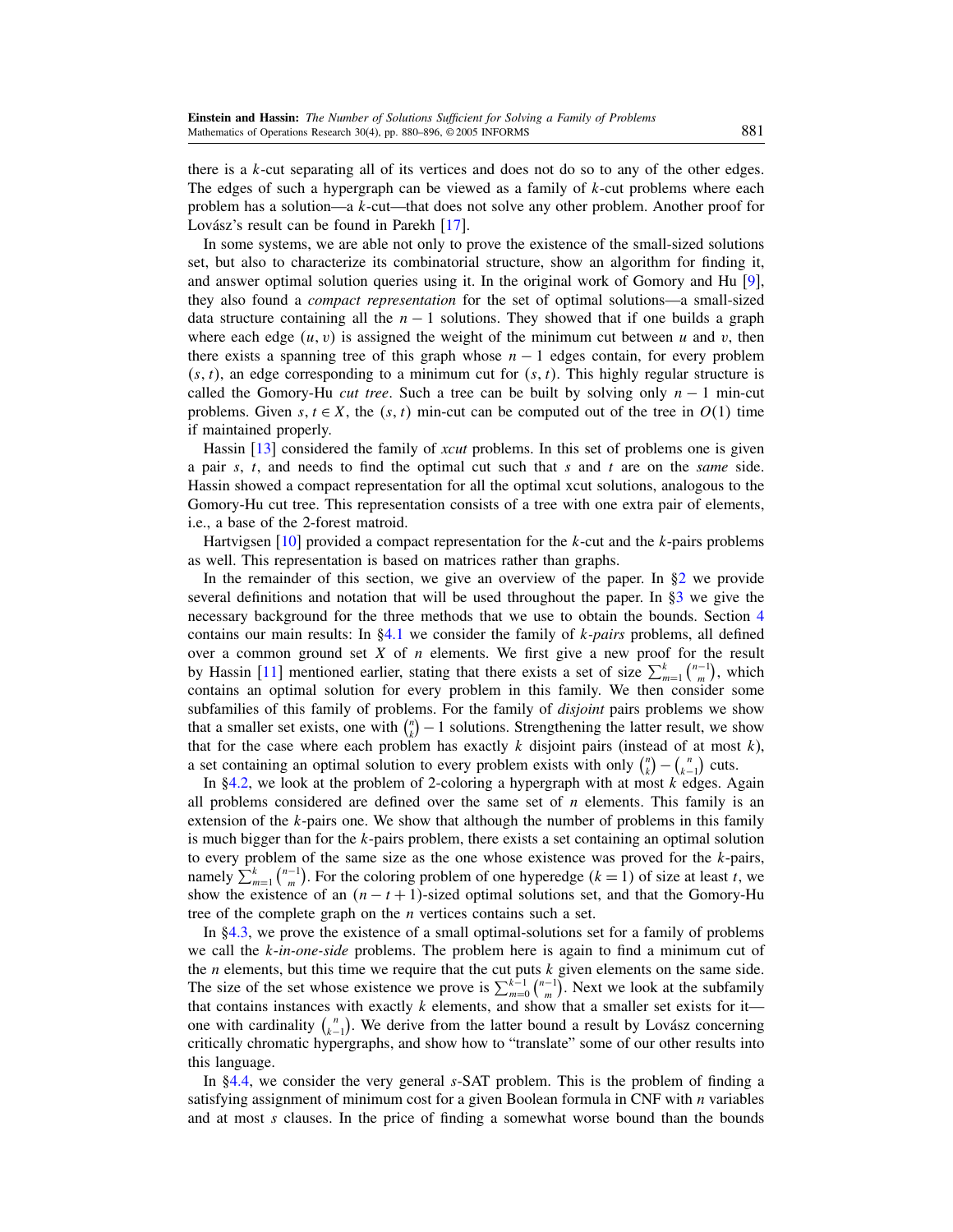<span id="page-2-0"></span>in previous sections, we generalize a substantial amount of  $\{0, 1\}$  problems. For the s-SAT family of problems, we show the existence of a set of optimal solutions of size  $\sum_{m=0}^{s} {n \choose m}$ .

In [§4.5,](#page-13-0) we investigate a special kind of problems-solutions systems that we call take-out problems, where one has to find the optimal subset of the ground set X after a number of elements have been removed from it, and possibly some other constraints have been applied. One such system is the MST-failure system, in which  $k$  edges may be taken out of a given graph with  $n$  vertices, and one has to find a minimum spanning tree for every instance. In this case we present a constructive combinatorial proof, i.e., one that tells us how to find the set of optimal solutions, whose size is  $\binom{n-1+k}{n-1}$ , and do so without solving unnecessary problems. We also apply a theorem from extremal combinatorics by Frankl [\[6\]](#page-16-0), to show an extension of this bound for a wider collection of take-out systems, although the proof is nonconstructive.

**2. Terminology.** A problems-solutions system consists of a pair  $(P, S)$  as follows: S is the set of all potential solutions. This set is common to all problems. Typically, the solutions themselves are subsets or partitions of some ground set. A problem  $p$  is defined by the subset  $S_n \subseteq S$  of solutions that are feasible for it—i.e., that conform with the problem constraints. P is a family of such problems, defined over the same set of solutions S. This defines a relation we call the *feasibility relation* of the system  $(P, S)$ , which consists of the set of all pairs  $\{(p_i, s_j)\}\$ for which solution  $s_j$  is feasible for problem  $p_i$ , i.e.,  $s_j \in S_{p_i}$ . Over the set of all possible solutions S, we define a *weight function* w:  $S \rightarrow \mathbb{R}$  (or a cost function, depending on the context). We define  $w$  to be an arbitrary function, with no additional demands. In particular, it does not have to be nonnegative, additive, or one-toone. Another way to look at  $w$  is as a weak total order, or a weak permutation over all solutions, determining for every two solutions whether one is better than the other. Solutions are allowed to have the same weight. The set of *optimal solutions* for problem  $p$  is defined by  $S_{p,w}^* = \{s \mid s \in S_p \text{ and } \forall s' \in S_p \ w(s') \geq w(s)\}\$ .  $S_{p,w}^*$  is the set of all feasible solutions of  $p$  with minimal weight (or sometimes maximal, again, depending on the context) among all other feasible solutions of  $p$ .

Given a problems-solutions system  $(P, S)$  and a weight function  $w(S)$ , a set of solutions  $S' \subseteq S$  is called an *Optimal-Solutions Set* (or OSS for short) if for every  $p \in P$  for which  $S_p \neq \emptyset$ ,  $S_{p,w}^* \cap S' \neq \emptyset$ . An OSS is a set that contains at least one optimal solution for every problem in  $P$ , not including those problems in  $P$  for which there is no feasible solution at all. A minimal OSS is an OSS of minimum cardinality. While the latter is a property of the weight function, the next property we define is solely a property of the system  $(P, S)$ : Let  $W(S)$  be the set of all possible weight functions on S. The family of problems P is called d-solvable if for every  $w \in W$  there exists an OSS  $S_w$  of cardinality  $|S_w| \leq d$ . The solvability number of the family of problems  $P$  is the minimum  $d$  for which  $P$  is  $d$ -solvable.

A hypergraph  $H$  is a collection of sets, called *edges*, whose members are called *vertices*. The *order* of a hypergraph is the number of vertices in the union of its edges. A hypergraph is called k-uniform if for each edge (i.e., set)  $e \in H$ ,  $|e| = k$ . The *rank* of H is the maximum cardinality of a set in H. For a matrix A we will denote its rank over  $\mathbb{F}_2$  by  $\text{rk}_2(A)$ , and the rank over  $\mathbb R$  by  $rk_{\mathbb R}(A)$ . For a set of vectors T we will denote the subspace spanned by T by sp $(T)$ . The notation  $\cup$  stands for the disjoint union of sets. We will usually denote the ground set by  $X$ , and its size by  $n$ .

3. Methods. In this section, we develop some tools that will be useful in [§4.](#page-5-0)

**3.1. Triangular OSSs.** Let  $(P, S)$  be a problems-solutions system.

DEFINITION 3.1. We call an ordered set  $T = \{(p_i, s_i)\}\$  of problem and solution pairs triangular if:

$$
\begin{cases}\ns_j \text{ is feasible for } p_i, & i = j; \\
s_j \text{ is not feasible for } p_i, & i > j.\n\end{cases}\n\tag{1}
$$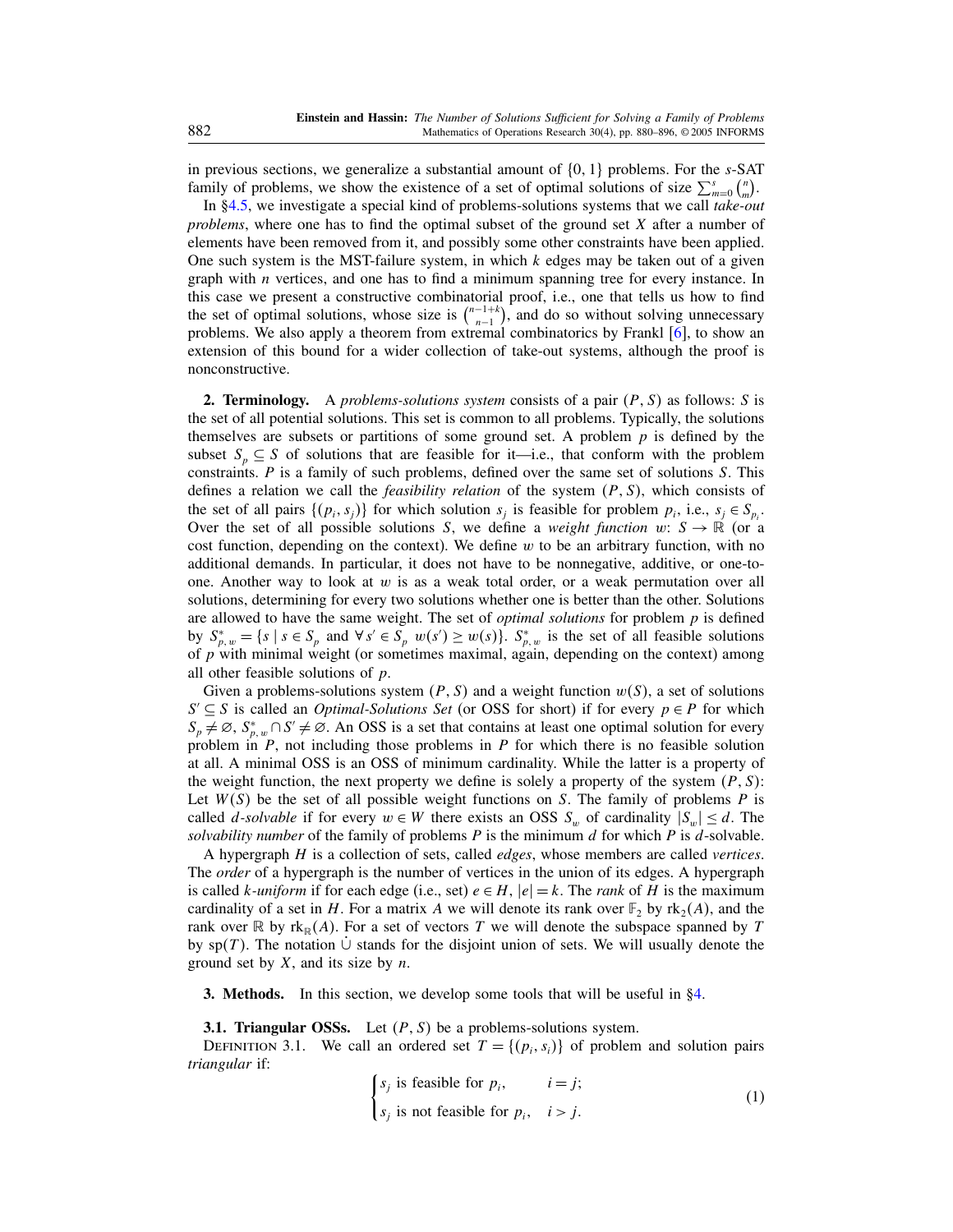<span id="page-3-0"></span>**PROPOSITION 3.1.** For every weight function w, there exists an OSS  $\{s_i\}$  of  $(P, S)$  with different solutions weights, and a set of corresponding problems  $\{p_i\}$ , such that the set of pairs  $T_w = \{(p_i, s_i)\}\$ , ordered according to w, is triangular.

PROOF. We assume that the optimal solution has the lowest weight. For a given cost function  $w \in W$ , let  $w(S)$  be the set of solution weights. For every  $val \in w(S)$ , let  $S(val)$ be the set of solutions of weight *val*. Here is a greedy algorithm for finding  $T_w$ :

1.  $T_w = \emptyset$ .

2. For each *val* from  $\min\{w(S)\}\$  to  $\max\{w(S)\}\$  do:

2.1. While there exists a problem  $p_i$ , whose optimal solutions' weight is *val*, with no optimal solution in  $T_w$ , do:

2.1.1. Choose some optimal solution  $s_i$  of  $p_i$  and set  $T_w = T_w \cup \{(p_i, s_i)\}\)$ .  $i = i + 1$ .

The halting terms of Loop 2 and Loop 2.1 ensure that the set of solutions in  $T_w$  is indeed an OSS. To see that  $T_w$  is triangular, consider the step where the pair  $(p_i, s_i)$  was added to  $T_w$ . We want to show that for every  $j < i$ ,  $s_j$  were not feasible for  $p_i$ . Indeed, if  $w(s_j) = w(s_i)$ , then by the term of Loop 2.1,  $s_j$  were not feasible for  $p_i$ . In addition, in the case  $w(s_j) < w(s_i)$ , if  $s_j$  would be feasible to  $p_i$ , then  $s_i$  could not have been an optimal solution of  $p_i$ .  $\Box$ 

We will frequently use Proposition [3.1](#page-2-0) via the following corollary:

COROLLARY 3.1. For every cost function  $w$ , the minimum  $d$  for which  $P$  is  $d$ -solvable (i.e., the solvability number of P) equals the maximum cardinality of a triangular set in  $(P, S)$ .

**PROOF.** Let  $t_{\text{max}}$  denote the maximum size of a triangular problems-solutions pairs set. We have seen that for every weight function  $w$ , there exists a triangular OSS, thus the system is  $t_{\text{max}}$ -solvable. To complete the proof, we need to show that for  $t < t_{\text{max}}$  the system is not *t*-solvable. Indeed, let T be the maximum-sized triangular set, and let  $w_T$  be a weight function giving the solutions in  $T$  the best (smallest) values. Then every OSS needs to contain all the solutions in T, so it has to be of size  $t_{\text{max}}$  or bigger, and the system is not  $t$ -solvable.  $\square$ 

The advantage in this point of view is that we no longer look at weight functions, but rather at a property of the feasibility relation of the system—the maximum cardinality of a triangular set in it.

Another two corollaries from Proposition [3.1](#page-2-0) relate d-solvability to the number of different optimal solutions of a system:

COROLLARY 3.2. If  $P$  is d-solvable, then there are no more than  $d$  distinct optimal solution values for the problems in P.

COROLLARY 3.3. If P is d-solvable and, in addition, every  $w \in W$  is one-to-one, then the problems in P have no more than d different optimal solutions.

3.2. The solution matrix. The solution matrix is a representation of the feasibility relation of the solutions to the problems.

DEFINITION 3.2. The solution matrix  $A = A(P, S)$  of a system  $(P, S)$  is defined as follows:

 $A_{p,s} =$  $\begin{cases} 1 \quad \text{solution } s \text{ is feasible for problem } p; \end{cases}$ 0 otherwise.

A square matrix is said to be proper triangular if it is triangular and its diagonal is all 1. By Corollary 3.1, finding the minimum  $d$  for which the family  $P$  is  $d$ -solvable can be reduced to the following formulation: What is the maximum size of a proper triangular submatrix over all permutations of the rows and columns of the solution matrix?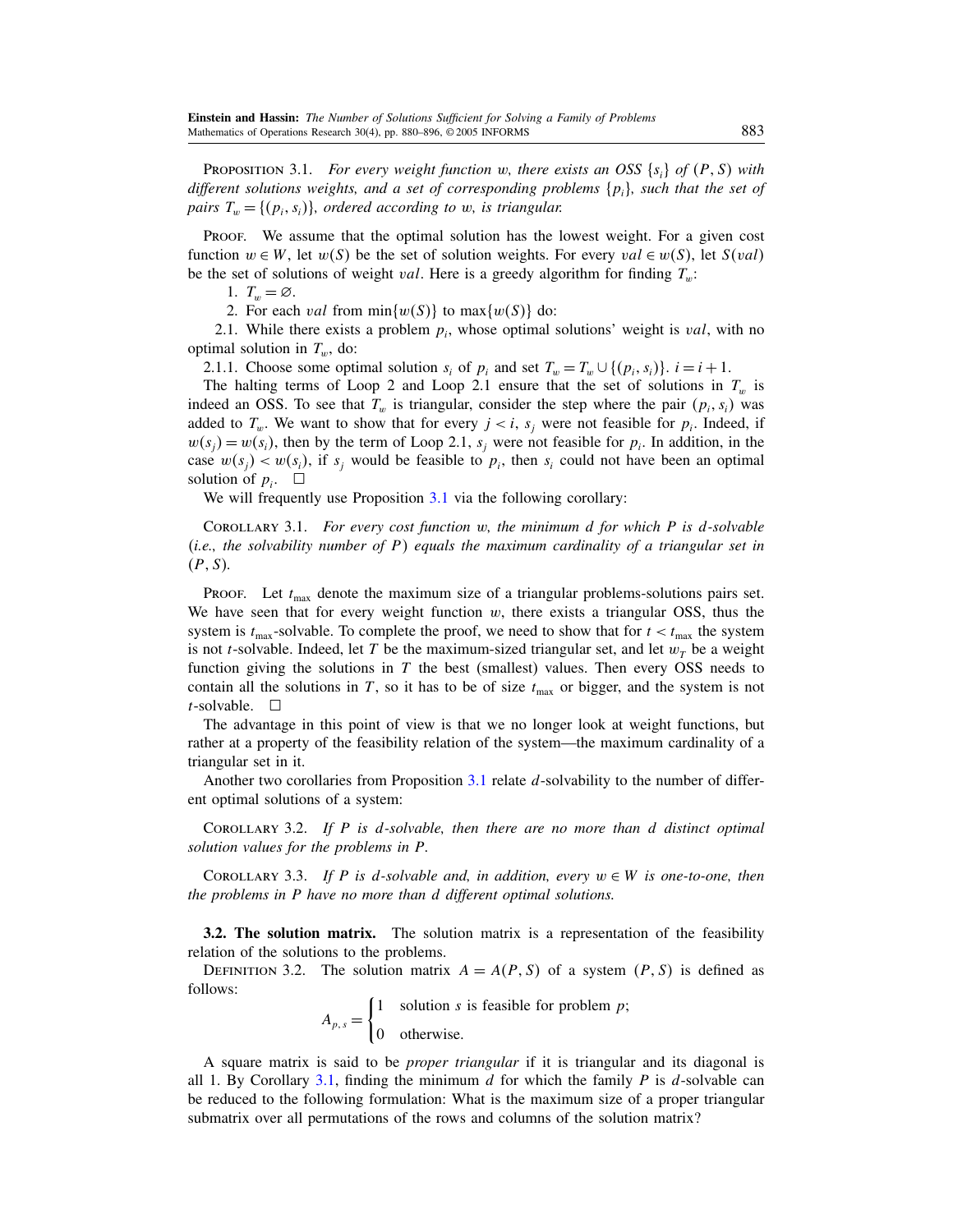<span id="page-4-0"></span>Finding the maximum proper triangular submatrix of a given matrix is NP-hard in general, as was shown in Bartholdi  $[3]$ . However, there exists a general bound on the *size* of the proper triangular submatrix: A proper triangular matrix is, in particular, a regular matrix, and this is true over any field  $F$ . For a given matrix A, the maximum size of a regular submatrix (where the order of the rows and columns is not a factor) is nothing but the rank of A. Thus, the maximum size of a triangular submatrix of A is bounded by  $A$ 's rank. In order to get the best bound, we will take the rank over  $\mathbb{F}_2$ , and we get the following useful theorem:

THEOREM 3.1 (HASSIN [\[11\]](#page-16-0)). Let  $(P, S)$  be a problems-solutions system. Then P is *d*-solvable for  $d = \text{rk}_2(A(P, S))$ .

In many of the systems we consider here and in Hassin  $[11]$ , this bound is tight enough to find the solvability number of P. There are, however, instances in which using this bound is not such a good idea. For example, the matrix  $J + I$  over  $\mathbb{F}_2$ , where J is the all 1s matrix and  $I$  is the identity matrix, is of almost full rank, but the maximum proper triangular submatrix of it is only of size 2.

We call a *solution basis* a basis of the row space of A. The solution basis is an interesting property of the system, for several reasons. First, it often gives the above-mentioned upper bound together with a lower bound on the size of the OSS. This is the case where the solution basis itself contains a triangular submatrix. Second, for a given weight function, one can look at the maximum solution basis, a basis whose total weight of solutions is maximal. From an algorithmic point of view, the maximum solution basis contains all the information needed to recover the solution to every problem. Hassin [\[12\]](#page-16-0) gave the first algorithm for computing the maximum solution basis. This algorithm was later improved by Hartvigsen [\[10\]](#page-16-0) to require solving only  $rk_2(A)$  number of problems. The solution basis often has a nice combinatorial structure, as is the case in the  $(s, t)$  min-cut system, with a general cut weight function. Hassin [\[11\]](#page-16-0) showed that every solution basis for this system takes the form of a tree in the graph, and that problems associated with the edges of the Gomory-Hu tree form a maximum solution basis for these problems-solutions systems.

Finally, we define the *transposed system* of  $(P, S)$  to be  $(S, P)$ , i.e., the problems become solutions and vice versa. It is easy to see that the solvability number of  $(P, S)$  equals the solvability number of  $(S, P)$ : the solution matrices of two transposed systems satisfy  $A(S, P) = A(P, S)^{T}$ , and in addition, for every proper triangular matrix in  $A(P, S)$ , there is a proper triangular submatrix of the same size in  $A(P, S)^T$  (when the order of the solutions is reversed from that of  $A(P, S)$ ).

3.3. Spaces of polynomials. A useful method for bounding the number of objects in some configuration is associating a polynomial to each object. If we know the dimension of the space where these polynomials reside, then all we have to prove is their linear independence.

DEFINITION 3.3. Let  $(P, S)$  be a problems-solutions system. Let  $\{Q_p \mid p \in P\}$  be a family of polynomials. We say that  ${Q_p}$  are separating polynomials for the family P if there exists a set of vectors  $\{v_s \mid s \in S\}$ , such that  $Q_p(v_s) = 0$  iff solution s is not feasible for problem p.

The following "triangular criterion" is a useful sufficient criterion for the independence of a set of functions.

Proposition 3.2 (The Triangular Criterion, Babai and Frankl [\[2\]](#page-16-0)). Let  $S = \{f_i |$  $f_i: \Omega \to \mathbb{F}$  be a set of functions from a set to a field, and let  $e_i \in \Omega$  be elements such that:

$$
f_i(e_j) \begin{cases} \neq 0, & i = j; \\ = 0, & i > j. \end{cases}
$$

Then the set S is linearly independent.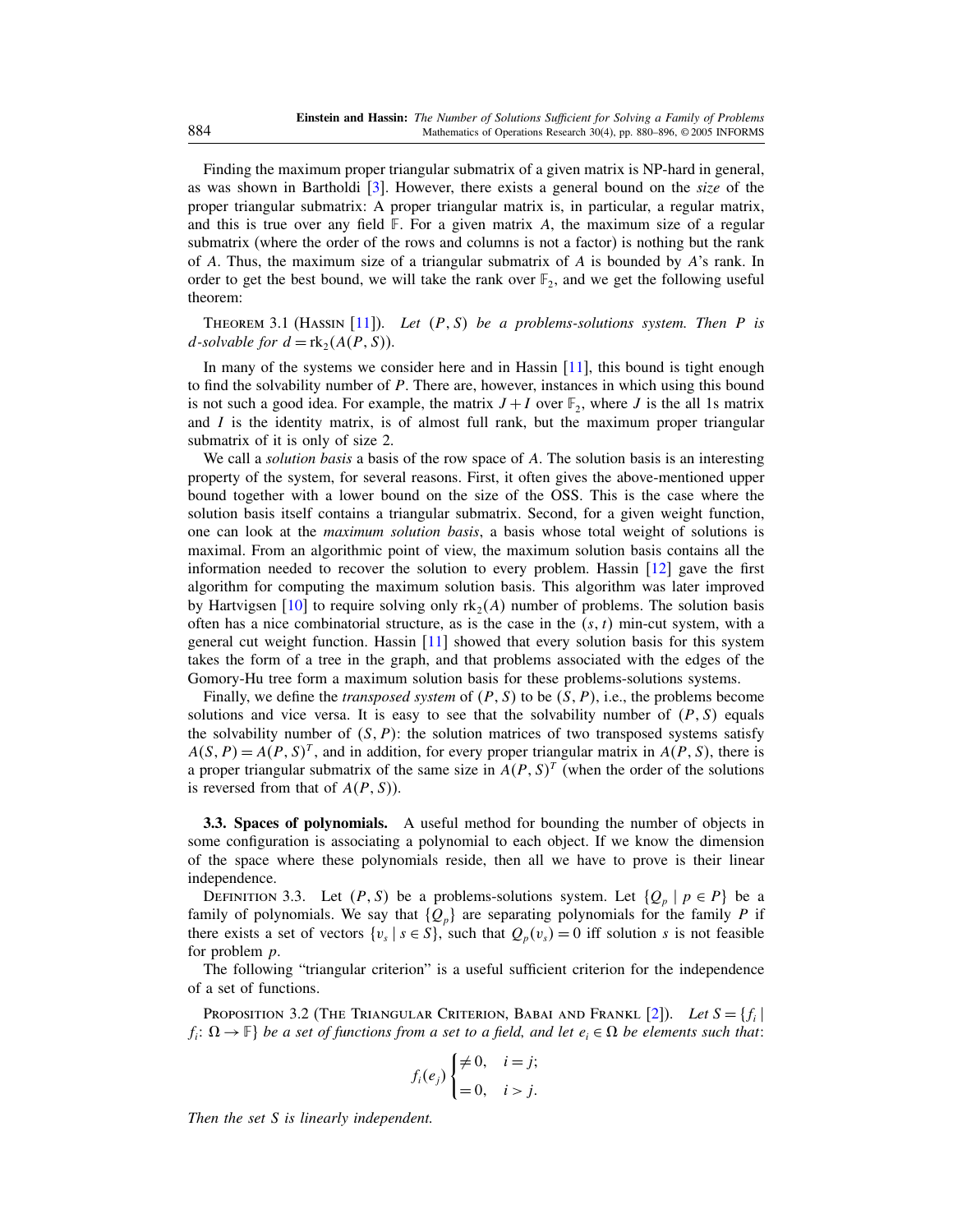<span id="page-5-0"></span>The way we will use this criterion is by associating a polynomial with each problem and a vector with each solution or the other way around. There is a special case where we can also bound the rank of the solution matrix using the dimension of the space where the polynomials lie:

LEMMA 3.1. Let  $\{Q_n\}$  be separating polynomials for the family of problems P, such that  $\forall p \ Q_p \in \{0,1\}$ . Let d be the dimension of  $\text{sp}(\{Q_p\})$  (taken either over  $\mathbb{F}_2$  or over  $\mathbb{R}$ ). Then  $\text{rk}_2(A(P, S)) \leq d.$ 

PROOF. The solution matrix here satisfies  $A_{p,s} = Q_p(v_s)$ , where  $v_s$  is the vector corresponding to solution s and  $Q_p$  is the polynomial of problem p. Note that  $\dim_2 sp(\lbrace Q_p \rbrace) \leq$  $\dim_{\mathbb{R}} sp(\{Q_p\})$ , so it is enough to show this lemma for the dimension taken over  $\mathbb{F}_2$ . Assume for contradiction that  $\text{rk}_2(A(P, S)) > d$ . Then A contains a nonsingular submatrix B of size greater than  $d$ . The polynomials corresponding to the rows of  $B$  are linearly dependent and have some linear combinations equal to zero  $\sum \lambda_p Q_p = 0$ . Substituting the vectors  $a_i$ , we get a linear combination equals to zero, the same one for all columns. Thus, there is a linear dependence in the rows of  $B$ —a contradiction.  $\Box$ 

Another relation between the solution matrix and the separating polynomials is the following:

**PROPOSITION** 3.3. Let  $\{Q_p\}$  be separating polynomials in n unknowns over  $\mathbb{F}_2$  for the system  $(P, S)$ . Assume that S is the power set of n elements. Let d be the dimension of  $sp({Q_p})$ . Then  $rk_2(A(P, S)) = d$ .

PROOF. We already know by Lemma 3.1 that  $rk_2(A(P, S)) \le d$  and would like to prove the other direction. Let  $Q' \subseteq \{Q_p\}$  be a set of polynomials, such that  $|Q'| > \text{rk}_2(A(P, S))$ . We want to prove that Q' is linearly dependent. Let  $P' \subseteq P$  be the problems corresponding to  $Q'$ . The set of rows in the matrix corresponding to  $P'$  must be dependent, as it has more than  $rk_2(A(P, S))$  rows. Now take the linear combination to 0 of this set (which is, in fact, a sum) and apply it to  $Q'$ . Because S is the power set, this linear combination of  $Q'$  gives 0 (mod 2) for every point in the space; thus, it is the zero polynomial, and the polynomials are linearly dependent.  $\square$ 

Most of our results regard  $\{0, 1\}$  problems such as cuts, over a ground set X. In such problems the set of solutions S is the power set  $2^X$ , so that Proposition 3.3 applies.

For a more comprehensive introduction to algebraic methods in combinatorics in general, and using polynomials in particular, see Babai and Frankl [\[2\]](#page-16-0).

**4. Bounds.** Recall from  $\S2$  that for a system of problems-solutions  $(P, S)$ , P is called d-solvable if for every weight function w there exists a set  $S_w$  of cardinality  $|S_w| \leq d$ containing an optimal solution to every problem (an OSS).

**4.1.** The k-pairs problem. Let X be a ground set of n elements. An instance of the k-pairs problem consists of  $l \leq k$  pairs of elements:  $\{\{s_i, t_i\} \mid s_i \neq t_i\}_{i=1}^l$ ,  $i = 1, \ldots, l$ . A feasible solution to this problem is a cut  $C = \{I_1, I_2\}$ , where  $X = I_1 \dot{\cup} I_2$ , so that for every  $1 \le i \le l$  either  $s_i \in I_1$  and  $t_i \in I_2$ , or  $s_i \in I_2$  and  $t_i \in I_1$ . For each cut C we associate a weight  $w(C)$ . The optimal solution to problem p is a feasible cut of minimum weight. We want to determine how big a set we need, in order to have a representative optimal solution to every k-pairs problem. A tight bound on the size of such a set is given by the following theorem:

THEOREM 4.1 (HASSIN  $[11]$ ). The family of k-pairs problems is d-solvable for

$$
d = \sum_{m=1}^{k} \binom{n-1}{m}.
$$
 (2)

Furthermore, d is the solvability number of this family.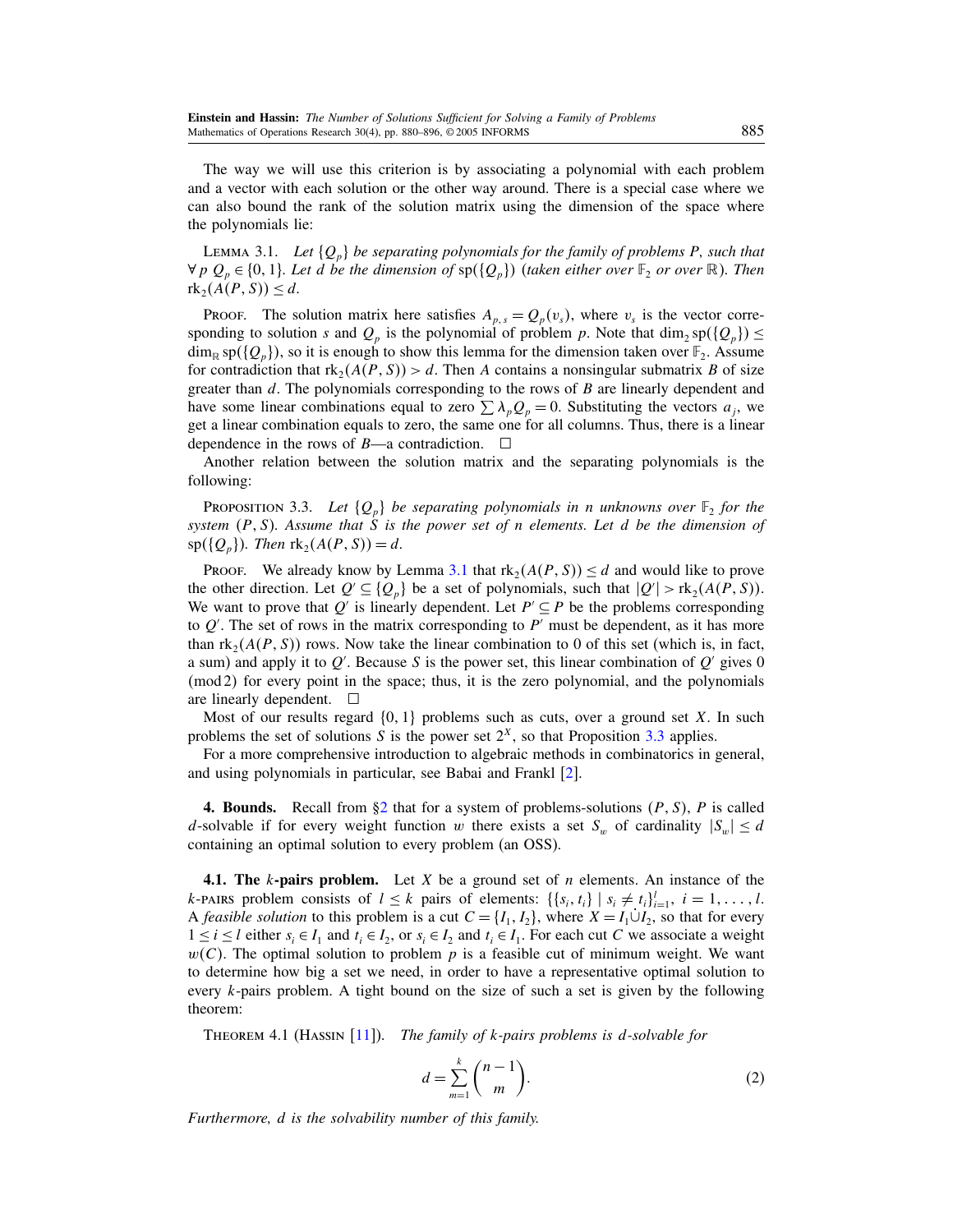<span id="page-6-0"></span>Using different techniques, we present an alternative proof for the  $d$ -solvability of this family of problems, with the advantage of giving an improved bound for some interesting cases.

PROOF. With each element  $s_i \in X$ , associate a binary variable  $x_{s_i}$ . With each problem p that consists of the pairs  $\{\{s_i, t_i\}\}_{i=1}^l$ , associate the following polynomial over  $\mathbb{F}_2$ :  $Q_p =$  $\prod_{i=1}^{l} (x_{s_i} + x_{t_i})$ . Further, associate with each cut  $C = \{I_1, I_2\}$  a vector  $v_C$  for which the jth component is 1 if the corresponding element is in  $I_1$ , and 0 otherwise (we call it the incidence vector of  $C$ ).

Because the problems are symmetric in the sense that we do not distinguish the incidence vector of a solution and its complementary vector, we assume w.l.o.g. that  $x_1 = 0$ , so that we have n−1 unknowns. Clearly, all these polynomials reside in the space V of all polynomials of degree less than or equal to k over  $\mathbb{F}_2$ , whose dimension is  $\sum_{m=1}^{k} {n-1 \choose m}$ . In addition, the polynomials  $\{Q_p\}$  are separating for this family of problems, because  $Q_p$  vanishes by substituting an incidence vector of a cut C iff C is not a feasible solution for  $p$ . For a given cost function w, let  $T_w = (P', S')$  be a triangular problems-solutions pairs set such that S' is an OSS. The existence of one is guaranteed in Proposition [3.1.](#page-2-0) By Proposition [3.2,](#page-4-0) the polynomials associated with the problems of  $T_w$  are linearly independent. Thus, there are at most  $\sum_{m=1}^{k} {n-1 \choose m}$  of them, and by Corollary [3.1](#page-3-0) the theorem follows.  $\square$ 

Because the separating polynomials in the proof are over  $\mathbb{F}_2$ , by Lemma [3.1,](#page-5-0) the rank of the solution matrix for this system is also no more than  $\sum_{m=1}^{k} {n-1 \choose m}$ .

The DISJOINT  $k$ -PAIRS problem is a special case of the  $k$ -pairs problem, in which no two pairs have a common element. An instance of this problem consists of  $l \leq k$  pairs:  $\{s_i, t_i\}$  $i = 1, \ldots, l$ , such that for every  $i \neq j$ ,  $s_i$ ,  $t_i$ ,  $s_j$ ,  $t_j$  are distinct elements. The feasibility relation is defined as before. We will assume  $n \ge 2k$ , so that it is meaningful to consider k disjoint pairs. For *n* elements, there are  $\Theta(n^{2k})$  potential problems.

THEOREM 4.2. The family of disjoint k-pairs problems is d-solvable with

$$
d = \binom{n}{k} - 1.
$$
 (3)

PROOF. For every cost function w, let  $T_w = (P', S')$  be a triangular problems-solutions pairs set such that S' is an OSS. The existence of one is guaranteed in Proposition [3.1.](#page-2-0) Observe that because  $n \geq 2k$ , in every solution  $s \in S'$ , at least one of the sides of the cut contains at least  $k$  elements. Associate with every such solution a vector that is 1 for the elements of the bigger side and zeros for the other side. For a problem  $p \in P'$ of separating the l pairs  $\{\{s_i, t_i\}\}\$ , with a corresponding optimal solution in  $T_w$ , opt $(p)$ , consider first the polynomial  $Q_p = \prod_{i=1}^{l} (x_{s_i} + x_{t_i})$ , as in the proof of Theorem [4.1.](#page-5-0) Now, associate with the problem p the polynomial  $Q'_p = Q_p \cdot x_{u_1} x_{u_2} \dots x_{u_{k-1}}$ , where  $u_1, \dots, u_{k-l}$ are arbitrary elements whose components in the vector associated with  $opt(p)$  are 1 and which do not appear in p. For problems of separating exactly k pairs,  $Q_p$  and  $Q'_p$  are the same. The polynomial  $Q_p'$  still vanishes under substitution of every solution that is not feasible for p, but not by substituting opt $(p)$ . (Note, however, that these polynomials are not separating for  $(P, S)$  anymore.) Thus, by the triangular criterion, these polynomials are linearly independent. The polynomials  $Q_p$  lie in the space V of all polynomials of degree exactly k, and dim $(V) = \binom{n}{k}$ . Because we want to get a slightly smaller bound (by 1), we add the polynomial  $Q_{\text{last}} = \prod_{i=1}^{k} x_i$  together with the all ones vector 1 at the beginning of the list of pairs. Obviously  $Q_{\text{last}}(1) \neq 0$ , but  $\forall p \ Q_p(1) = 0$ . Thus, all the polynomials together still satisfy the terms of the triangular criterion for independence of functions, and they are linearly independent in V.

It follows that there are no more than  $dim(V)$  polynomials altogether. Because for every problem  $p$  there exists such a polynomial, and because there exists one additional independent polynomial in V, we get the bound  $\dim(V) - 1$  on the size of a triangular problems-solutions pairs set, and by Corollary [3.1](#page-3-0) the theorem follows.  $\Box$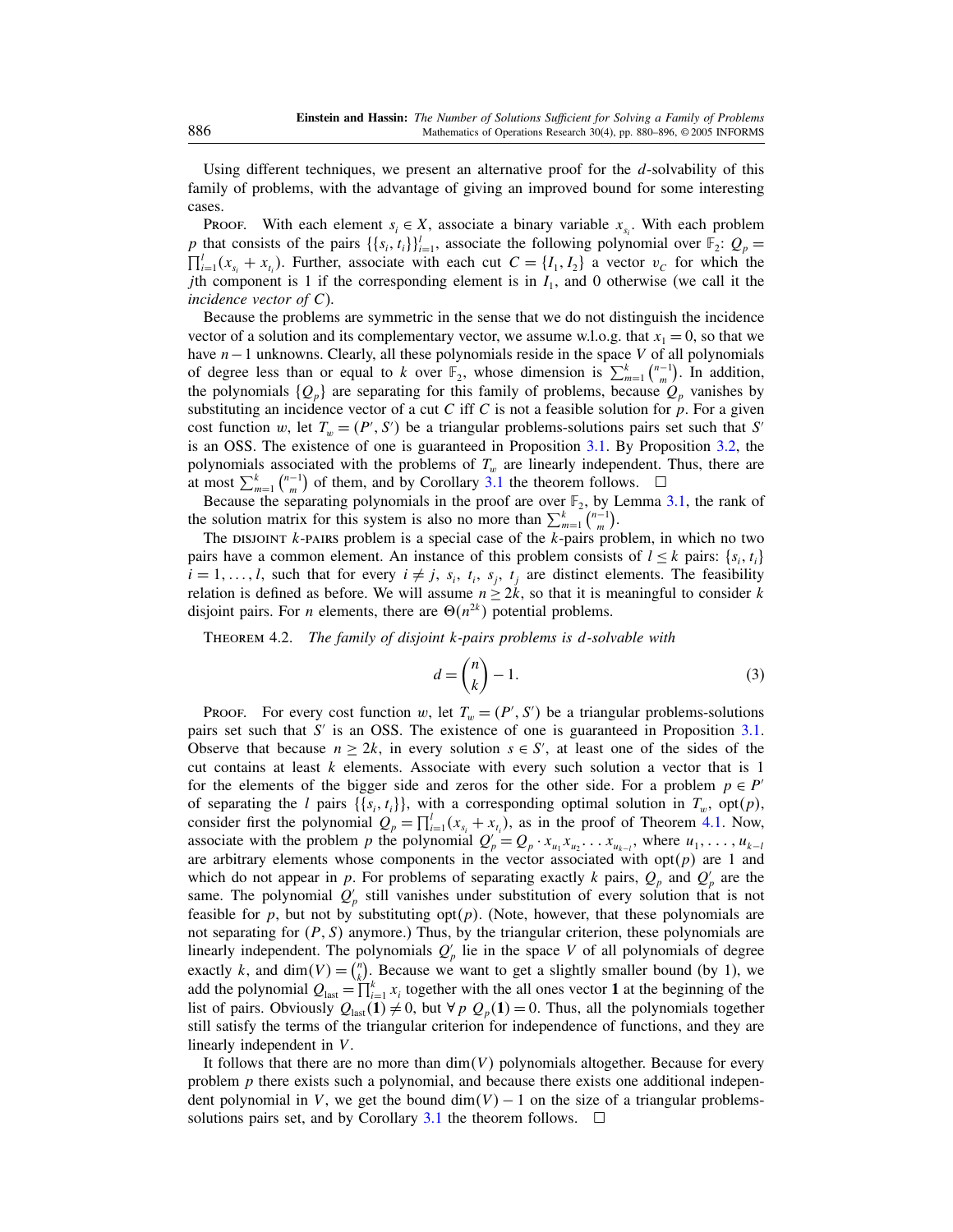<span id="page-7-0"></span>We now turn to prove a stronger result, one that implies Theorem [4.2.](#page-6-0) However, the latter has the advantage of having a simpler proof. The DISJOINT EXACT  $k$ -pairs problem is a further restriction of the k-pairs problem. An instance of this problem is composed of *exactly k*-pairs. The feasibility relation remains as before, namely, a cut solves the problem iff it separates every pair in it. We still assume  $n \geq 2k$ . To prove d-solvability for this family of problems, we need a lemma. The following definition is a variation of one that appears in Jukna  $[14]$ :

DEFINITION 4.1. Let k, l, n be three natural numbers such that  $k, l \le n$ , and let X be a set of *n* elements. The  $(n, k, l)$  disjointness matrix  $D_n(k, l)$  over X is a 0-1 matrix whose rows are labeled by subsets of  $X$  of size *exactly*  $k$  and whose columns are labeled by subsets of X of size at most l. The entry  $D_{A,B}$  in the Ath row and Bth column is defined by:

$$
D(A, B) = \begin{cases} 0, & A \cap B \neq \varnothing; \\ 1, & A \cap B = \varnothing. \end{cases}
$$

LEMMA 4.1. Suppose  $k + l \le n$ , and let  $m = \min(k, l)$ . Then,  $\text{rk}_2 D_n(k, l) = {n \choose m}$ .

We discuss and prove Lemma 4.1 in Appendix A.

THEOREM 4.3. The family of disjoint exact k-pairs problems is d-solvable with

$$
d = \binom{n}{k} - \binom{n}{k-1}.
$$
\n<sup>(4)</sup>

PROOF. Associate with each problem the polynomial  $Q_p = \prod_{i=1}^{k} (x_{s_i} + x_{t_i})$ . As mentioned in the proof of Theorem [4.1,](#page-5-0) the polynomials associated with a triangular OSS of this family are linearly independent, and the dimension of the polynomial space in which they lie is easily seen to be  $\binom{n}{k}$ . However, we will show that there are additional  $\binom{n}{k-1}$  polynomials, such that the whole set is linearly independent in that space. We will add all monic monomials  $\{Q_i\}$  of degree exactly k. Consider the following matrix, which is composed of four submatrices  $B = \begin{pmatrix} B_1 & B_2 \ B_3 & B_4 \end{pmatrix}$ . The rows of  $B_1$  and  $B_2$  are labeled by the polynomials  $Q_p$ . The rows of  $B_3$  and  $B_4$  are labeled by the polynomials  $Q'_i$ . The columns of  $B_2$  and  $B_4$  are labeled by binary vectors with strictly less than k zeros, and the columns of  $B_1$  and  $B_3$  are labeled by vectors with k zeros or more. The item  $B_{i,j}$  is the result of substituting the vector of the column j in the polynomial of the row i. First note that  $B_2$  is an all-zeros matrix, because every  $Q_i$ , being a separating polynomial for an exact k-pair problem, vanishes by substituting a vector with less than  $k$  zeros.

Thus, we get that  $rk_2(B_1) + rk_2(B_4) \leq rk_2(B)$ . By Lemma [3.1,](#page-5-0) because all polynomials reside in a space of dimension  $\binom{n}{k}$ ,  $rk_2(B) \leq \binom{n}{k}$ . Thus,  $rk_2(B_1) + rk_2(B_4) \leq \binom{n}{k}$ . We will next show that  $\text{rk}_2(B_4) = {n \choose k-1}$ . It is easy to see that the entry  $B_{4_{i,j}}$  is 0 iff the k-tuple of the monomial  $Q'_i$  intersects the <k zeros of the vector  $a_j$ . Thus,  $B_4$  is an  $(n, k, k - 1)$ disjointness matrix, so by Lemma 4.1,  $\text{rk}_2(B_4) = {n \choose k-1}$ . Because  $B_2$  is all zeros, it follows that  $\text{rk}_2(B_1 | B_2) = \text{rk}_2(B_1) \leq {n \choose k} - {n \choose k-1}$ . Notice that the matrix  $(B_1 | B_2)$  is nothing but  $\binom{n}{k} - \binom{n}{k-1}$ .  $\Box$ the solution matrix for this system, so by Theorem [3.1,](#page-4-0) this family is d-solvable for  $d =$ 

4.2. 2-Coloring a hypergraph with at most  $k$  edges. The problem of 2-coloring a hypergraph has been considered in various contexts in combinatorics. In its most common form, a problem instance is a hypergraph  $H$ , and a feasible solution is a coloring of its nodes in two colors, where no edge is monochromatic. For each coloring C out of the  $2^{n-1}$ possible colorings (we do not distinguish opposite colorings) we associate a weight  $w(C)$ . The problem is to find a feasible coloring of minimum weight. Note that this problem generalizes the k-pairs problem, in which every edge is of size 2. We are interested in bounding the number  $d$  for which this family of problems is  $d$ -solvable.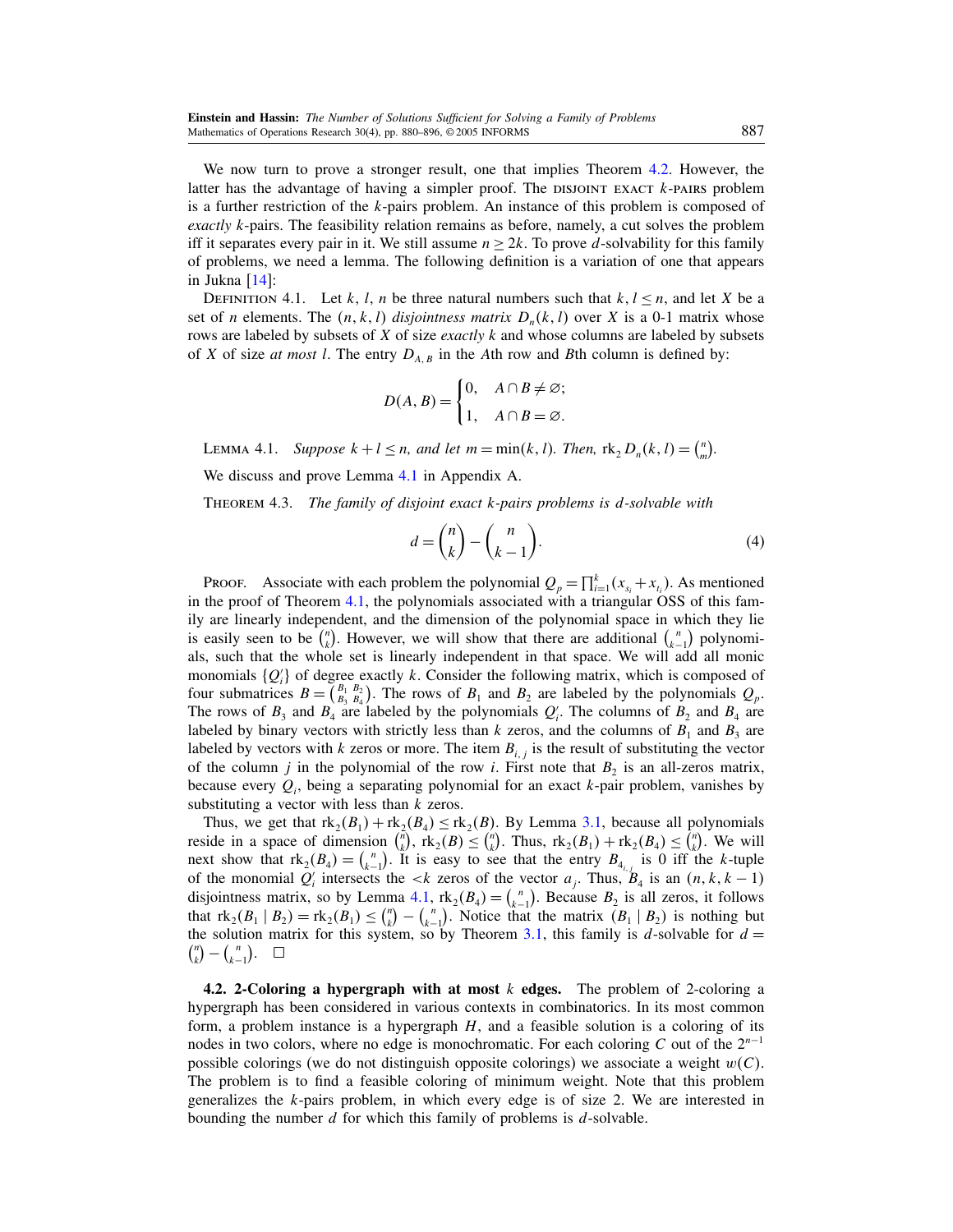Theorem 4.4. The family of hypergraph 2-coloring problems on hypergraphs with at most k edges is d-solvable for

$$
d = \sum_{m=1}^{k} {n-1 \choose m}.
$$
 (5)

Furthermore, d is the solvability number of this family.

**PROOF.** We prove the theorem by a reduction to the  $k$ -pairs problem.<sup>1</sup> Note that the two problem families—the coloring and the k-pairs—are defined over the same set of solutions. We show that each optimal solution for the coloring problem is also an optimal solution for some instance of the k-pairs problem. Let H be a hypergraph with l edges  $(l \le k)$ , p its coloring problem, and C an optimal coloring for it. Let  $p' = \{\{s_i, t_i\}\}_{i=1}^l$  be l pairs, not necessarily distinct; each pair belongs to the same edge, which are separated by this coloring (an arbitrary choice out of all possible ones). For a given cost function  $w$ , denote the set of optimal cuts for p' by  $S_{p',w}^*$ . Claim: Every optimal solution for p' is also an optimal solution for p. Proof: Fact 1: Every solution C' for the k-pairs problem  $p'$  is also a feasible solution for the coloring problem p, in particular,  $S_{p',w}^*$  is feasible for p. Fact 2: Every  $s \in S_{p',w}^*$  has the lowest weight among all solutions feasible for p. This is true because there exists (by the way  $p'$  was chosen) at least one optimal solution  $C$  for  $p$  that is feasible for  $p'$ , so the optimal solution weight for  $p'$  must be smaller than or equal to it. From these two facts together, the claim follows.

Let  $O$  be an OSS for the k-pairs problems under w. We have shown that for each coloring problem p there exists a k-pairs problem  $p'$  such that the set of optimal solutions for these two problems satisfies  $S_{p',w}^* \subseteq S_{p,w}^*$ . Because O contains an optimal solution for  $p'$  out of  $S_{p',w}^*$ , it contains one also for p. Thus, O is an OSS for the coloring problems as well. Because by Theorem [4.1](#page-5-0) the k-pairs family of problems is d-solvable for  $d = \sum_{m=1}^{k} {n-1 \choose m}$ , the same is true for the coloring family of problems.  $\Box$ 

The result of Theorem [4.4](#page-7-0) is tight, as it generalizes Theorem [4.1.](#page-5-0)

Note that if all the hypergraphs considered have disjoint edges, then by a reduction to the disjoint k-pairs family of problems, we get the improved bound of  $d = \binom{n}{k} - 1$  (without the "tail"). If in addition these hypergraphs have exactly  $k$  edges, then by reduction to the exact-disjoint k-pairs problem, we get  $d = \binom{n}{k} - \binom{n}{k-1}$ .

A generalization of Theorem [4.4](#page-7-0) can be made such that the term  $H$  has at most k edges" is replaced by a weaker one: For a hypergraph  $H$  let the *inclusion number* of  $H$  be the minimum number of hyperedges in a subhypergraph  $H'$  of  $H$ , in which for every edge  $e \in H$  there exists  $e' \in H'$  such that  $e' \subseteq e$ .

PROPOSITION 4.1. The family of hypergraph 2-coloring on hypergraphs with inclusion number at most l is d-solvable for  $d = \sum_{m=1}^{l} {n-1 \choose m}$ .

PROOF. The proof is the same as that of Theorem [4.4,](#page-7-0) except that we take the same pair  $\{s_i, t_i\}$  for all edges containing the same edge e' in H' (if two edges contain the same e', then we choose one arbitrarily). These pairs constitute  $p'$ , which is a  $k$ -pairs problem with  $k = l$ .  $\Box$ 

Let us also consider in more detail the case  $k = 1$  for the hypergraph 2-coloring problem (which might also be called THE CUTTING EDGE problem,  $\ldots$ ): A problem instance now is a single hyperedge  $e$  (a set), and a feasible solution to it is a coloring of the *n* elements in two colors, such that  $e$  is not monochromatic. First, a nice result of the proof of Theorem [4.4](#page-7-0) is based on the fact that for  $k = 1$  each optimal solution to this problem is an optimal

<sup>&</sup>lt;sup>1</sup> In the special case where the hypergraphs are q-uniform, where q is prime, we can use the same technique as in the k-pairs problem, by considering the polynomials  $\prod_{e \in H} \sum_{i \in e} x_i$  over  $\mathbb{Z}_q$ . For q nonprime (or prime power)  $\mathbb{Z}_q$ is not a field. The *k*-pairs problem is the case  $q = 2$ .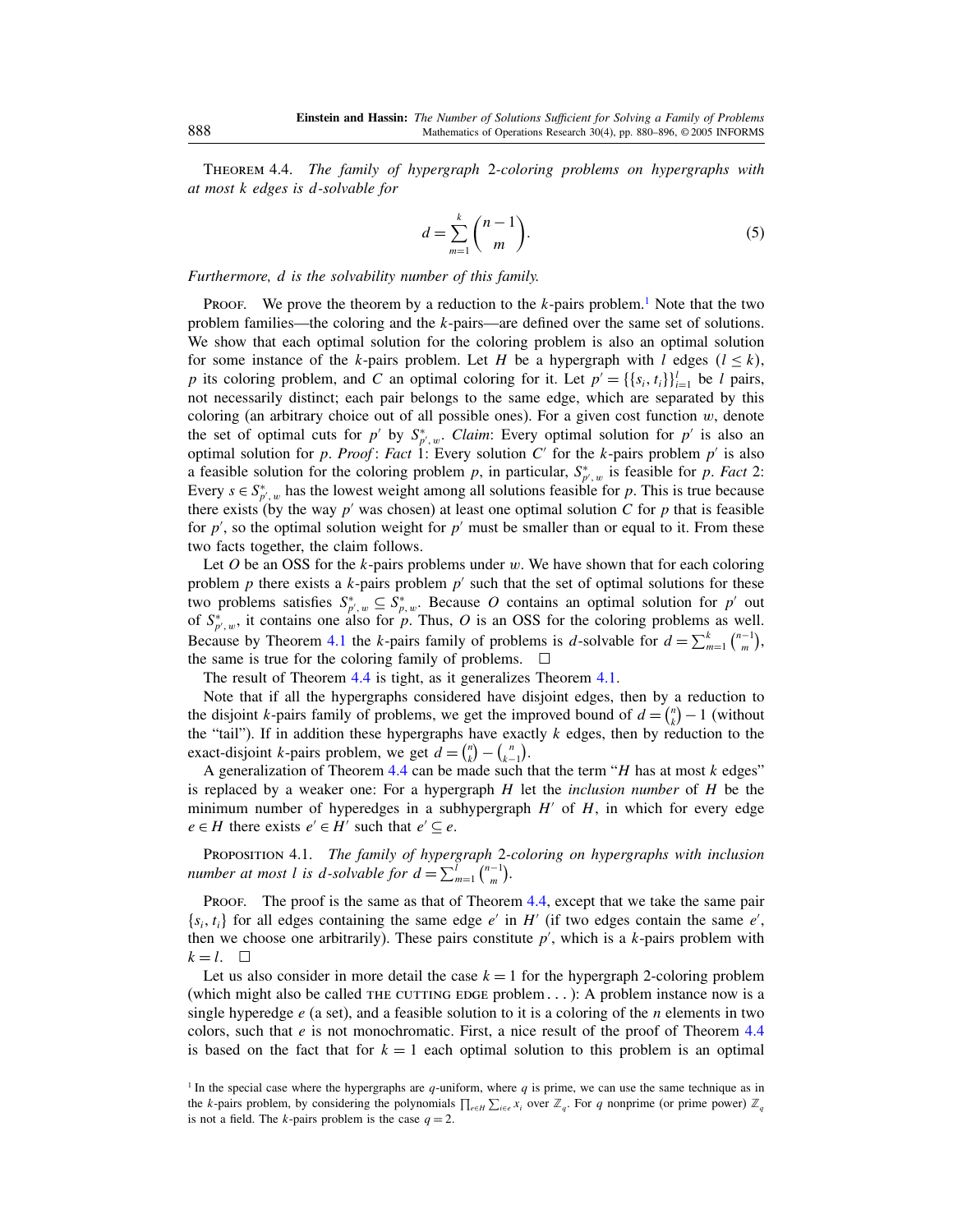<span id="page-9-0"></span>solution for some  $(s, t)$  min-cut problem. Thus, given the set of elements X and the weight function w, the Gomory-Hu cut tree for all the  $(s, t)$  min-cut problems on X forms an OSS for the family of problems we consider.

In this case of one hyperedge, if every problem instance is of size at least  $t$ , then one can prove an even better bound that improves as a function of t:

PROPOSITION 4.2. The family of 2-coloring a single hyperedge of size at least t problems is  $(n - t + 1)$ -solvable.

PROOF. For a given cost function w, let  $T_w = \{(p_i, s_i)\}\$  be a triangular problems-solutions pairs set such that  $S' = \{s_i\}$  is an OSS. The existence of one is guaranteed in Proposition [3.1.](#page-2-0) Assume that  $T_w$  is ordered in the opposite way than the one found in Definition [3.1](#page-2-0) (so that  $s_1$  is the solution of highest weight in S'—i.e., the worst one). For the t-sized hyperedge problem  $p_1$ , all solutions in  $S' \setminus \{s_1\}$  are not feasible, by the triangularity of  $T_w$ . Therefore, for every cut in  $S' \setminus \{s_1\}$  all elements of  $p_1$  form a cluster of elements that belong to the same side. Similarly, for every cut in  $S' \setminus \{s_1, s_2\}$  all elements of  $p_1$  form a cluster, and all elements of  $p_2$  form another cluster. In each step other than the first, a *t*-tuple of elements that were not previously all in the same cluster stick together to form one cluster for the next steps, i.e., at least two former clusters become one, so the number of clusters reduces by one. In the first step  $t$  elements become one cluster, so the number of clusters reduces by  $t - 1$ . Thus, there cannot be more than  $n - t + 1$  steps and the proposition follows.  $\Box$ 

This simple proof still generalizes, by taking  $t = 2$ , the case considered by Cheng and Hu in [\[4\]](#page-16-0) and by Hassin in [\[11\]](#page-16-0), that is, the extension of the Gomory-Hu bound for arbitrary cut weights.

**4.3. The k-in-one-side (k-xcut) problem.** Let  $C = \{I_1, I_2\}$ , where  $X = I_1 \dot{\cup} I_2$ , be a cut. We say that a set  $R \subseteq X$  crosses C if  $R \cap I_1 \neq \emptyset$  and  $R \cap I_2 \neq \emptyset$ . The k-IN-ONE-SIDE problem is a generalization of the xcut problem posed by Hassin [\[13\]](#page-16-0), in which  $k = 2$ . Given a universe X of n elements, an instance of this problem is a set  $R \subset X$ , such that  $|R| \leq k$ . A feasible solution to problem p, represented by the set R, is a cut  $C = \{I_1, I_2\}$ where  $X = I_1 \dot{\cup} I_2$ , such that R does not cross this cut, i.e., either  $R \subseteq I_1$  or  $R \subseteq I_2$ . Given a weight function  $w$  over the cuts, the problem is to find a feasible cut for  $R$  of minimum weight. There are  $\sum_{m=1}^{k} {n \choose m}$  *k*-in-one-side problems.

Theorem 4.5. The family of k-in-one-side problems is d-solvable for

$$
d = \sum_{m=0}^{k-1} \binom{n-1}{m}.
$$
\n
$$
(6)
$$

PROOF. Associate with each element  $e_i \in X$  a binary variable  $x_i$  and associate with each problem p the following polynomial over  $\mathbb{F}_2$ :  $Q_p = \prod_{e_i \in p} x_i + \prod_{e_i \in p} (1 + x_i)$ . With each solution s, associate as always the incidence vector of its cut  $v_s$ . Obviously  $Q_p$  vanishes by substituting the incidence vector of solutions that are not feasible for  $p$ , and only by such solutions. The term with highest degree,  $\prod_{e_i \in p} x_i$ , appears exactly twice in the sum, so the polynomial over  $\mathbb{F}_2$  is of degree  $k-1$ . Because the problems are symmetric, in the sense that we do not distinguish the incidence vector of a solution and its complementary vector, we may assume w.l.o.g that  $x_1 = 0$ . Thus, we have only  $n - 1$  unknowns. We get that the dimension of the space here is  $d = \sum_{m=0}^{k-1} {n-1 \choose m}$ . For a given cost function w, let  $T_w = (P', S')$  be a triangular problems-solutions pairs set such that S' is an OSS. Then by Proposition [3.2,](#page-4-0) the polynomials corresponding to problems in  $P'$  are linearly independent, so there are no more than d of them, and  $|P'| \le d$ .  $\Box$ 

Because the polynomials are separating over  $\mathbb{F}_2$ , by Lemma [3.1](#page-5-0) we also get that the rank of the solution matrix for this system is bounded by  $\sum_{m=0}^{k-1} \binom{n-1}{m}$ . In the following theorem we will also see that this bound is tight.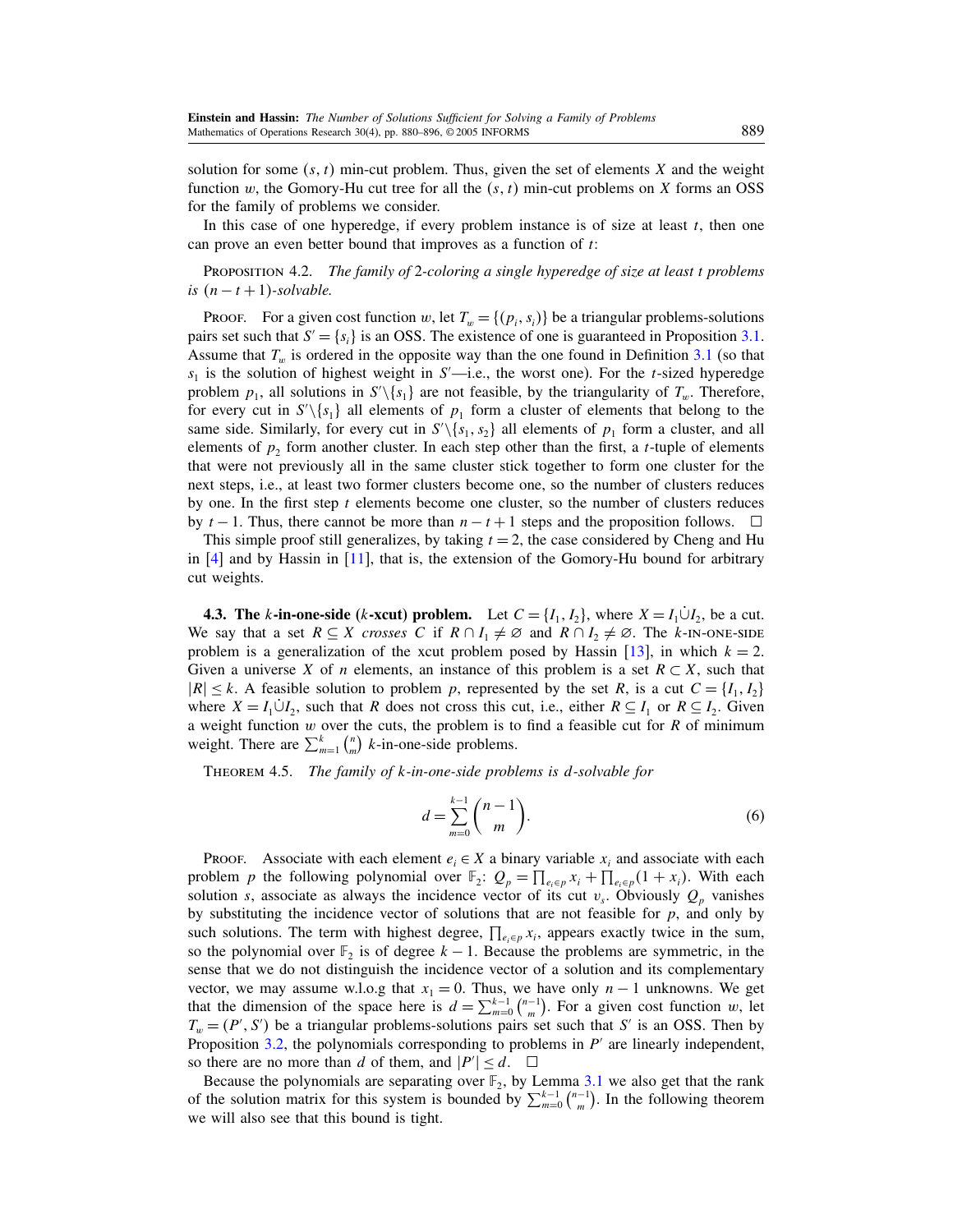<span id="page-10-0"></span>Recall that a solution basis for a problems-solutions system is a basis for the row space of its solution matrix. We would now like to find a solution basis for this family of problems. This result extends Theorem [4.5](#page-9-0) as it also gives another proof for the d-solvability of this family of problems.

THEOREM 4.6. Let  $1 \in X$  be an arbitrary element, let P' be the family of all k-inone-side problems defined by the sets  $\{R \mid R \subseteq X, |R| \leq k, 1 \in R\}$ , and let  $B_{p'}$  be the corresponding rows in the solution matrix  $A(P, S)$  of this system. Then  $B_{P'}$  constitutes a solution basis for the family of all k-in-one-side problems. Thus,  $\text{rk}_2(A)$ a solution basis for the family of all k-in-one-side problems. Thus,  $\text{rk}_2(A(P, S)) = d = \sum_{m=0}^{k-1} {n-1 \choose m}$ . Furthermore, d is the solvability number of the k-in-one-side family.

#### PROOF.

*Claim* 1. The rows of  $B_{p'}$  are linearly independent over  $\mathbb{F}_2$ . Proof: For each problem p composed of the set  $R = (1, i_1, \ldots, i_{k'}) \in B$  where  $0 < k' < k$ , the cut  $C = (R, X \setminus R)$  solves it, but no other problem  $p' \in P'$  satisfying  $|p'| \ge |p|$ .

*Claim* 2. The rows of  $B_{p'}$  span the rows of the solution matrix. Proof: Let p be a problem not in P', i.e.,  $R = \{j_1, \ldots, j_{k'}\}$ , where  $1 \le k' \le k$  and  $1 \notin R$ . Consider the set of problems  $P_0 = \{\{1\} \cup R' \mid R' \subset R\}$ , and its corresponding set of rows  $B_0$ . Note that  $B_0 \subseteq B$  and that  $|B_0| = 2^{k'} - 1$ . We will show that the rows corresponding to  $B_0$  span the row of p. For the claim to hold, we show that each cut solves an even number of problems in  $P_0 \cup \{p\}$ . Consider first a cut  $C = \{I_1, I_2\}$ , where  $X = I_1 \cup I_2$ , that solves p. Assume w.l.o.g that  $R \subseteq I_1$ (the other option being  $R \subseteq I_2$ ). If  $1 \notin I_1$  then C solves only p and  $\{1\}$ —an even number of problems. Otherwise, if  $1 \in I_1$ , then C solves all the  $2^{k'} - 1$  problems in  $P_0$  plus  $p$ —again, an even number of problems. Consider next a cut  $C$  that does not solve  $p$ , i.e.,  $p$  crosses  $C$ . Assume w.l.o.g that  $1 \in I_1$  and let  $R = p \cap I_1$  and  $|R| = k''$  where  $0 < k'' < k'$ . C solves only the problems  $\{1\} \cup R' \mid R' \subseteq R\}$ . Thus, C solves exactly  $2^{k''}$  problems—again, an even number. To summarize, no matter if C solves p or not, it always solves 0 (mod 2) problems from  $B_0 \cup \{p\}$ . Thus, the rows corresponding to  $B_0 \cup \{p\}$  are dependent, and because the rows of  $B_0$  are independent, we get that  $B_0$  spans p. Thus, B spans p, and we get that B forms a solution basis.

By the proof of Claim 1, the bound of Theorem [4.5](#page-9-0) is tight, for the problems corresponding to this solution basis, together with their optimal solutions, form a triangular set of size  $\sum_{m=0}^{k-1} {\binom{n-1}{m}}$ . Thus, this is the solvability number of this family.  $\square$ 

Consider now the set of *uniform problems*, for which  $|R| = k$  (instead of  $|R| \leq k$ ). We can get a somewhat better bound for the d-solvability of these problems only.

THEOREM 4.7. The family of uniform  $k$ -in-one-side problems on a set of n elements is d-solvable for

$$
d = \binom{n}{k-1}.\tag{7}
$$

The proof is based on ideas from Alon et al. [\[1\]](#page-16-0).

Proof. This time we associate polynomials with solutions. Associate with each element  $e_i$  the variable  $x_i$ . With each problem  $p = (e_1, \ldots, e_k)$  we associate its incidence vector  $x_p$ . With each solution we associate its incidence vector  $v_s$  and the following polynomial over  $\mathbb{R}$ :  $Q_s = \prod_{t=1}^{k-1} (v_s x - t)$ .  $Q_s$  vanishes by substituting  $x_p$  iff  $v_s$  is the incidence vector of a cut that does not solve p. For a given cost function w, let  $T_w = (P', S')$  be a triangular problems-solutions pairs set such that  $S'$  is an OSS for this family of problems, ordered opposite to the order of Definition [3.1.](#page-2-0) Then, by the triangular criterion for independence of functions, the polynomials associated with all  $s \in S'$  are linearly independent. The polynomials reside in a space of dimension  $\sum_{m=0}^{k-1} {n \choose m}$ . To get the smaller bound, we now add to this list of polynomials/vectors pairs, several other pairs at the end of the list: For every subset I of the ground set satisfying  $|I| \leq k - 2$ , we add the polynomial  $\prod_{i \in I} x_i(\sum_{j=1}^n x_j - k)$ , along with the incidence vectors of  $I$ , where the pairs are ordered by the cardinality of  $I$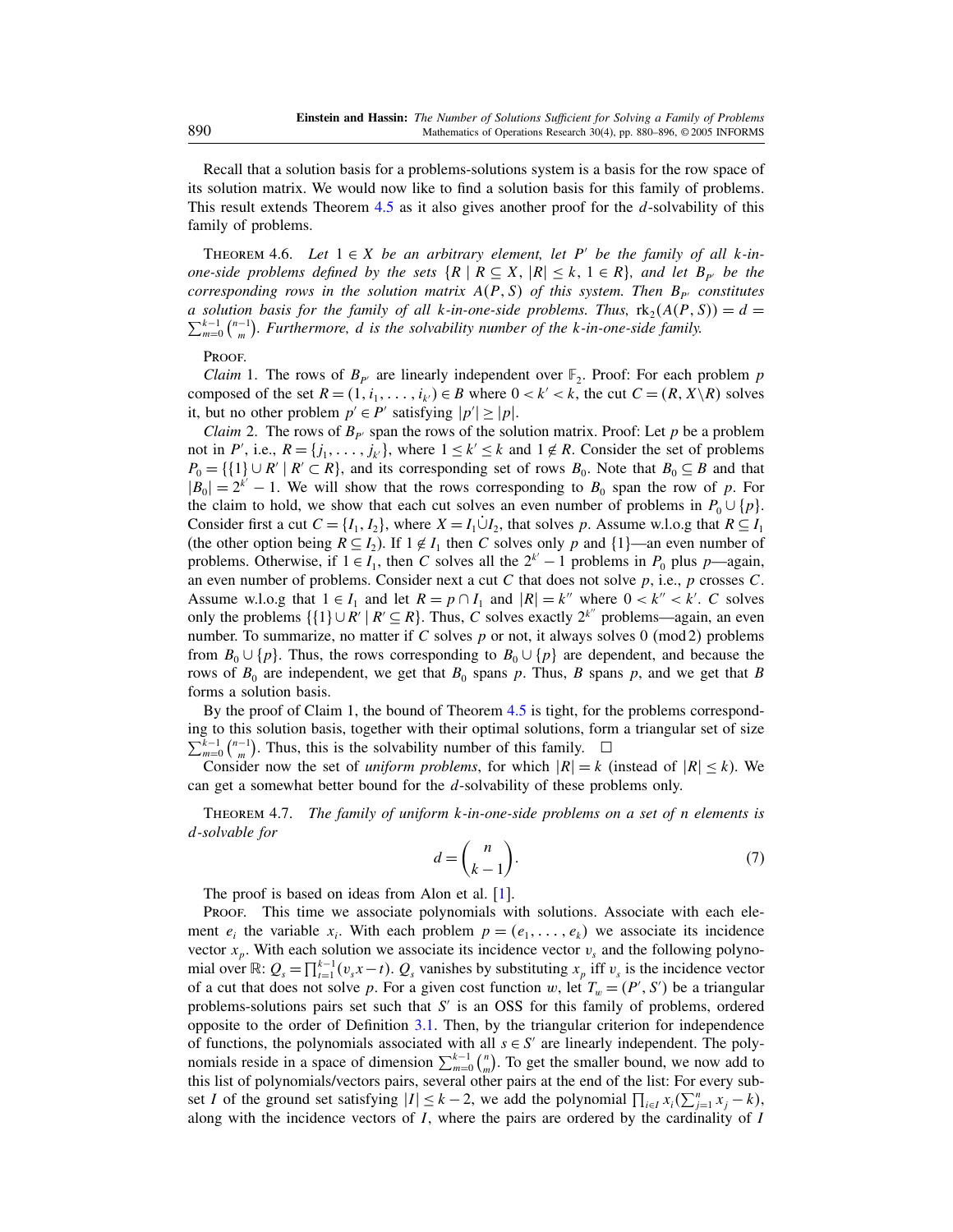from smallest to biggest. The whole set of polynomials/vectors remains triangular and thus, by the triangular criterion, the polynomials are linearly independent. Therefore, the number of polynomials before the addition must not be greater than  $\binom{n}{k-1}$ . □

Whether the number in Theorem [4.7](#page-10-0) is indeed the solvability number of the system remains an open problem.

Note that neither of the Theorems [4.5](#page-9-0) and [4.7](#page-10-0) follow from the other. The relation between the bounds is  $\sum_{m=0}^{k-1} {n-1 \choose m} = {n \choose k-1} + \sum_{m=0}^{k-3} {n-1 \choose m}$ . Note also that Theorem [4.7](#page-10-0) does not imply a bound on the rank of the solution matrix for this system.

For the case  $k = 2$ , the xcut problem, Hassin [\[13\]](#page-16-0) proved that the system is d-solvable for  $d = n$ . This result is easily seen to be a special case both for Theorem [4.5](#page-9-0) and Theorem [4.7.](#page-10-0) This is the one case where these two bounds coincide.

From Theorem [4.7](#page-10-0) we can derive a result by Lovász [\[16\]](#page-16-0): The *chromatic number* of a (hyper)graph  $H$  is the minimum number of colors needed to color the vertices of  $H$  in a legal way, i.e., in a way for which no hyperedge is monochromatic. We call  $H$  critically *l*-chromatic if it is *l*-chromatic, but removing any edge from  $H$  yields a (hyper)graph that can be colored properly with fewer than  $l$  colors.

COROLLARY 4.1. Let  $H$  be a critically 3-chromatic k-uniform hypergraph of order  $n$ with edge set E. Then  $|E| \leq {n \choose k-1}$ .

Proof. Removing any edge creates a 2-chromatic hypergraph. Thus, for each edge there is a cut that crosses all edges but it. In particular, looking at each edge as a  $k$ -in-one-side problem, and assigning each cut with a different weight  $w$ , these problems have different optimal solutions. Thus, an OSS for this weight function has to contain a solution for every problem—that is, for every edge. By Theorem [4.7,](#page-10-0) a family of  $k$ -in-one-side problems is  $\binom{n}{k-1}$ -solvable, thus  $|E| \leq \binom{n}{k-1}$ .  $\Box$ 

Note that in Theorem [4.7](#page-10-0) we get the bound under weaker terms than those assumed in Lovász  $[16]$ : Lovász's result demands that the hypergraph H is not 2-colorable, that is, there is no cut separating all edges, whereas ours does not, as well as the skew (triangular) nature of our theorem, which is not obtained by any easy modification of Lovász's proof.

Now, we can derive an analogous result from Theorem [4.5:](#page-9-0)

COROLLARY 4.2. Let H be a critically 3-chromatic hypergraph of order n and rank k, with edge set E. Then  $|E| \le \sum_{m=0}^{k-1} {n-1 \choose m}$ .

Continuing this line, we translate Proposition [4.2](#page-9-0) to these terms as well:

Corollary 4.3. Let H be a t-uniform hypergraph of order n with edge set E. If for every  $e \in H$  there exists a coloring C in which e is the only nonmonochromatic edge, then  $|E| \leq n - t + 1.$ 

To end this section, consider the problem of finding the minimum weight illegal 2-coloring for a hypergraph of order  $n$  and rank  $k$ , which we name the NONCOLORING problem.

PROPOSITION 4.3. The noncoloring problem is d-solvable for  $d = \sum_{m=0}^{k-1} {n-1 \choose m}$ .

**PROOF.** The proof is by reduction to the k-in-one-side problem. Let H be a hypergraph of rank k, p a noncoloring problem on H, and C an optimal illegal coloring for it. Let  $e$  be one of the monochromatic edges of H in C. For a given cost function  $w$ , consider the set of optimal cuts for the uniform  $k$ -in-one-side problem defined by  $e$ . It is easy to see that every optimal solution for *e* is also an optimal solution for *p*, and the proposition follows.  $\Box$ 

An asymmetric variant of the noncoloring problem is the set INCLUSION problem. A problem instance is a  $k$ -uniform hypergraph  $H$ , and a feasible solution is a set of minimum weight that contains at least one of  $H$ 's edges.

PROPOSITION 4.4. The family of all set inclusion problems is d-solvable, with  $d = {n \choose k}$ .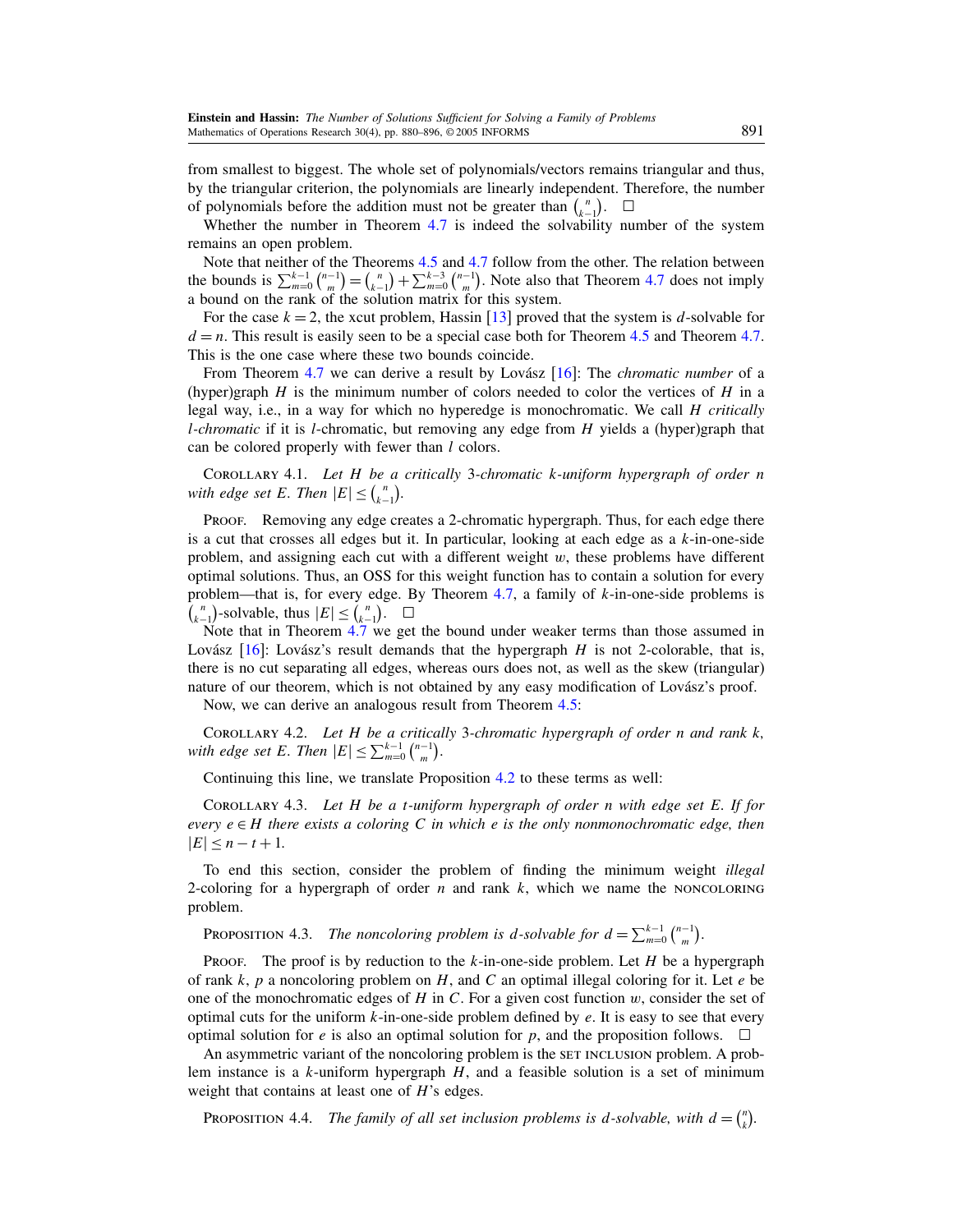<span id="page-12-0"></span>Proof. Associate with every element  $i \in X$  a variable  $x_i$ , and with every hypergraph H the polynomial:  $Q_H = \sum_{e \in H} \prod_{i \in e} x_i$ . Associate further with every solution its incidence vector.  ${Q<sub>H</sub>}$  are easily seen to be separating polynomials for this family of problems, and they lie in a space of dimension  $\binom{n}{k}$ .  $\Box$ 

We note that a proof using reduction could be applied here as well.

**4.4. SAT problems.** A very general  $\{0, 1\}$  problem is the one of satisfying a Boolean formula. We call a Boolean function s-CNF-able if it can be written in CNF form with at most s clauses.

For a given s-CNF-able formula f on n variables, and a weight function w:  $2^n \rightarrow \mathbb{R}$ that associates with each truth assignment of these variables an arbitrary weight, the s-SAT problem is that of finding a minimum weight satisfying assignment to f .

Theorem 4.8. The family of s-SAT problems is d-solvable for

$$
d = \sum_{m=0}^{s} \binom{n}{m}.
$$
\n(8)

Furthermore, d is the solvability number of this system.

PROOF. Denote the rth clause in an arbitrary problem  $p$  by  $C_r$ . With  $p$  associate the polynomial  $Q_p = \prod_{i=1}^s (\sum_{x_i \in C_r} x_i + \sum_{\bar{x}_i \in C_r} (1 - x_i))$  over  $\mathbb R$ . Each such polynomial vanishes by substituting x for an incidence vector of a solution not feasible to  $p$ , and does not vanish by substituting a feasible solution. For a given weight function w, let  $T_w = (P', S')$ be a triangular problems-solutions pairs set such that  $S'$  is an OSS. The existence of one is guaranteed in Proposition [3.1.](#page-2-0) Then, by Corollary [3.1,](#page-3-0) the terms of the theorem and the triangular criterion, polynomials associated with problems in P are linearly independent. In addition, all these problems lie in a space of dimension  $\sum_{m=0}^{s} {n \choose m}$  and the upper bound follows.

This bound is tight, as can be seen from taking the conjunction of every set of  $m \leq s$ literals with no negation, out of the given *n*. For every conjunction, the assignment giving all its literals the value "true," and all the rest the value "false," satisfies it, but no other formula with fewer or the same number of literals. For  $m = 0$ , we take a formula with negation only (or alternatively, an empty formula), together with the all-false assignment.  $\Box$ 

Following Jukna  $[14]$ , a Boolean function f in DNF form is called s-or-and function if every clause in it has at most  $s$  literals. There is an immediate corollary regarding the optimal assignment problems for such functions over a set of  $n$  variables:

COROLLARY 4.4. The family of s-or-and problems is d-solvable for:

$$
d = \sum_{m=0}^{s} \binom{n}{m}.
$$
\n(9)

Proof. By applying the distributive law, every s-or-and function can be written as a  $CNF$  formula with at most  $s$  clauses and vice versa. Thus, they are in fact the same family of problems, and by Theorem 4.8 the s-SAT family is  $\sum_{m=0}^{s} {n \choose m}$ -solvable.  $\Box$ 

Another result one can draw from Theorem 4.8 and its corollary regards a family of formulas in propositional calculus where there are at most  $r$  literals appearing in every formula. We call such formulas r-literals formulas. Note that for this corollary to hold, one does not have to assume a certain form of the formula:

COROLLARY 4.5. The family of r-literals formulas is d-solvable with

$$
d = \sum_{m=0}^{r} \binom{n}{m}.
$$
\n(10)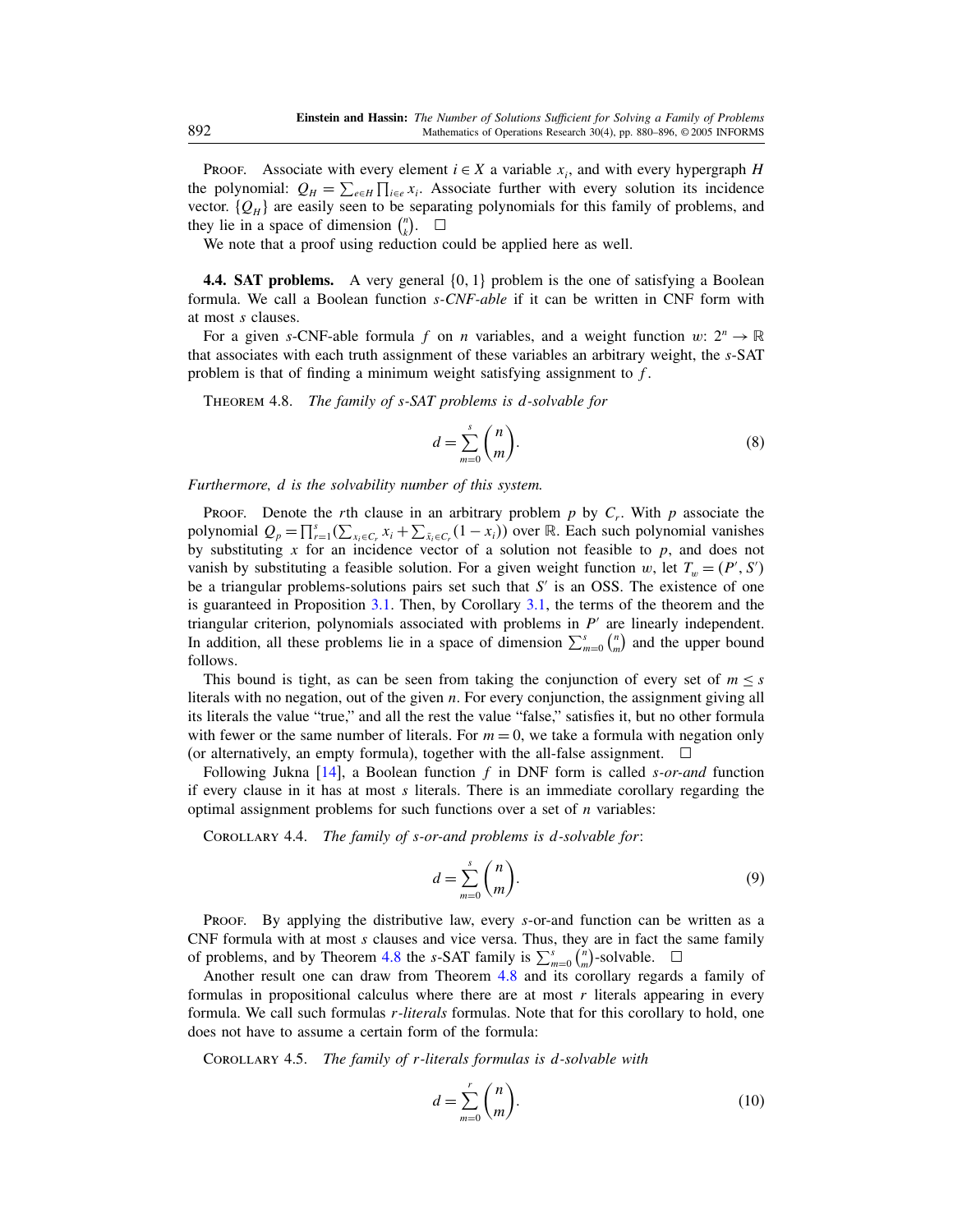<span id="page-13-0"></span>**PROOF.** For every *r*-literals formula, its DNF form has at most *r* literals in every clause. Now apply Corollary [4.4.](#page-12-0)  $\Box$ 

Our general results on SAT problems can be given some interesting interpretations. Here is one example: A transversal in a hypergraph, sometimes also called a blocking set, is a set that intersects every edge in the hypergraph. The s-set-cover problem obtains as an input a hypergraph  $H$  with at most  $s$  edges and outputs a set of minimum weight which is a transversal of H. Note that every instance of this problem can be seen as an s-SAT problem, whose literals appear with no negation (such formulas are also called monotone), so we have the following interpretation:

PROPOSITION 4.5. The s-set-cover family of problems on hypergraphs with at most k edges is d-solvable with  $d = \sum_{m=1}^{k} {n \choose m}$ . Furthermore, this is the solvability number of this family.

The proof is similar to that of Theorem [4.8.](#page-12-0)

Remark. A transversal is a set that does not have an intersection of size 0 with any edge in H. Proposition 4.5 can be easily extended to the problem of finding a set that avoids intersections of size  $u$ .

**4.5. Take-out problems.** Let  $G = (V, E)$  be a multigraph. Suppose that a failure may occur for at most  $k$  edges in  $G$ . We would like to be prepared for these failures and find a minimum spanning tree (MST) for all possible resulting connected graphs in advance. How many minimum spanning trees must we find and keep? We call this the MST-failure family of problems.

For every such multigraph  $G = (V, E)$  and edges  $E' \subseteq E$ , we define  $G' = (V, E \backslash E')$  to be the graph after the failure of these edges. For simplicity we assume  $k < n$ .

LEMMA 4.2. Let  $T = (V_T, E_T)$  be an MST of G. Let E' be the set of failed edges, and denote by  $E_0 = E_T \backslash E'$  the remaining edges of T. Then there exists an MST of G' that contains  $E_0$ .

**PROOF.** Because  $E_0$  are edges of an MST of G, there is no cycle of G in which one of these edges is strictly the most expensive one (otherwise, there was a cheaper MST to G than the one assumed). Let T' be some MST of G'. We iteratively add each edge in  $E_0 \backslash E_7$ to T'. Every such edge e closes a cycle in T', in which there is at least one edge not in  $E_0$ that is the most expensive one. Deleting the expensive edge, we again get an MST. After the last iteration, we get an MST of G' containing all the edges in  $E_0$ .  $\Box$ 

THEOREM 4.9. The MST-failure family of problems has solvability number  $d = \binom{n-1+k}{n-1}$ . Furthermore, the OSS of a given weight function w can be constructed by solving only d problems.

PROOF. By induction on k, the number of edges removed. For  $k = 0$  the claim is trivial. Now, assume the claim is true for all values smaller than  $k$  and we took out at most  $k$  edges: i out of the MST of G and at most  $k - i$  other edges. For  $i = 0$ , the MST remains as is. Now consider the case  $i > 0$ , and let  $E_0$  be the MST edges not removed. By Lemma 4.2, the edges of  $E_0$  remain tree edges together in some new tree of  $G'$ . Thus we may shrink every connectivity component of the tree not removed into a single vertex. Because there exists an MST of  $G'$  that contains all the edges of  $E_0$ , obviously such a tree can be found by connecting these components in the optimal way. We get a new multigraph  $G''$  with  $i+1$ vertices. By the induction hypothesis, there is a set containing an MST for every graph that may be created out of G'' by taking out the remaining  $k-i$  edges, and the cardinality of this set is at most  $\binom{k-i+j}{k-i} = \binom{k}{i}$ . Summing over all values of *i*, the cardinality of the set containing all MSTs obtained from G by removing at most k edges is  $\sum_{i=0}^{k} {n-1 \choose i} {k \choose i} = {n-1+k \choose k}$ .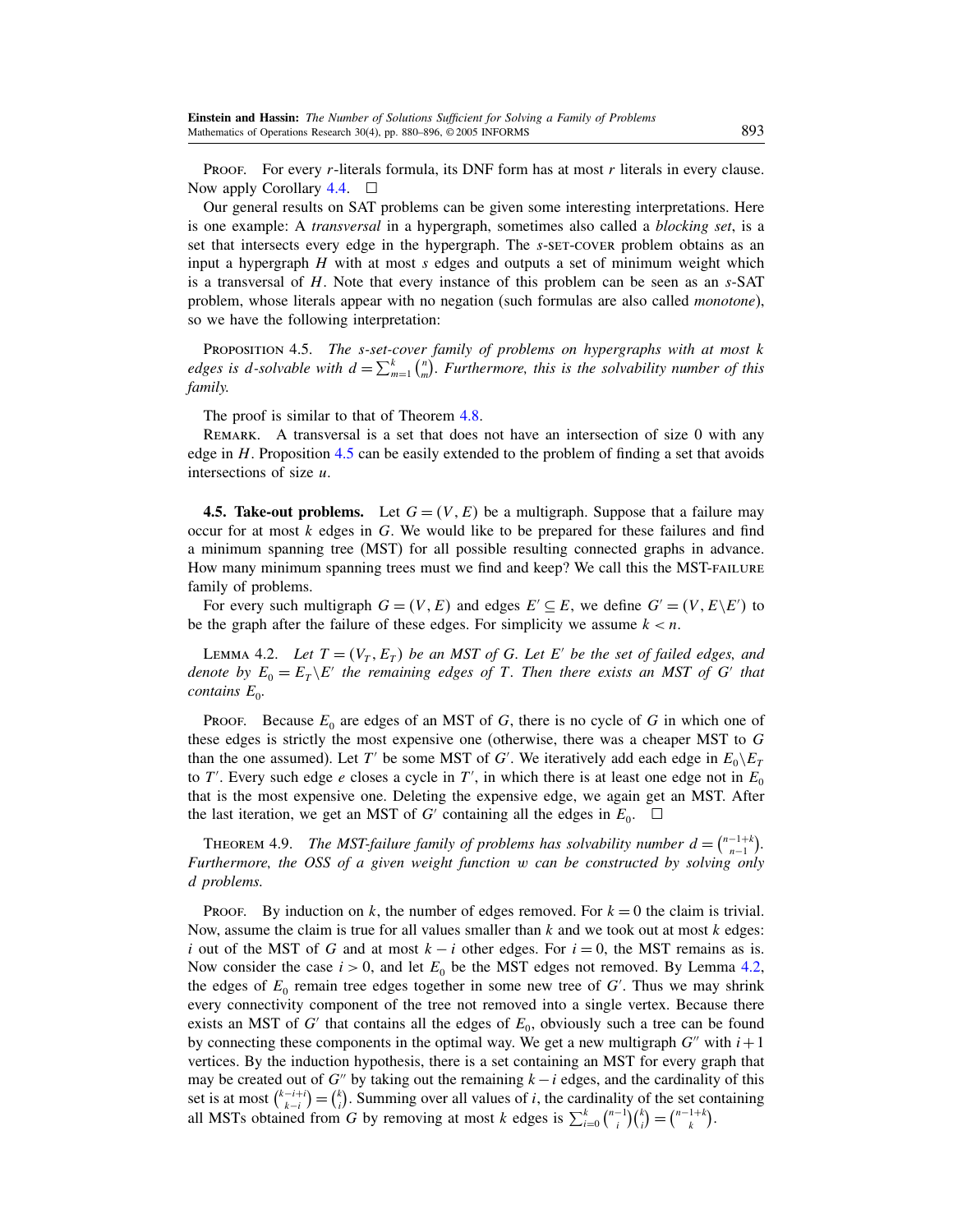<span id="page-14-0"></span>To see that this bound is tight, consider a multigraph on *n* vertices numbered  $1, \ldots, n$ where for every  $1 \le i \le n-1$ , there are  $k+1$  differently weighted edges connecting vertex i to vertex  $i + 1$ , and these are the only edges. Consider a vector  $J = (j_1, \ldots, j_n)$  such that  $\sum_{i=1}^{n} j_i = k$ . Taking out the  $j_i$  lightest edges between vertex i and  $i + 1$  creates some new MST. For every choice J we get a different MST.  $j_n$  completes the sum to be exactly k. Because  $\sum_i j_i = k$ , the number of possibilities of choosing the numbers  $j_i$  is  $\binom{n-1+k}{k}$ .  $\Box$ 

A generalization of the MST-failure problem can be made as follows: Let  $X$  be some ground set of elements, with a weight function defined on its power set. A problem instance consists of a set A of forbidden elements, together with the corresponding collection of allowed subsets  $\mathcal{F} = 2^{X\setminus A}$ , some of which may have infinite weight. The task is to find a subset  $B \in \mathcal{F}$  of minimum weight. We call such problems TAKE-OUT problems. A bound may be given for a very general family of take-out problems using a theorem from extremal combinatorics:

THEOREM 4.10 (FRANKL [\[6\]](#page-16-0)). Let  $A_1, \ldots, A_m$  and  $B_1, \ldots, B_m$  be finite sets such that  $A_i \cap B_i = \emptyset$  and  $A_i \cap B_j \neq \emptyset$  for  $j < i$ . Suppose also that  $|A_i| \leq k$  and  $|B_i| \leq l$ . Then  $m \leq {k+l \choose k}.$ 

The consequence for take-out problems is immediate:

COROLLARY 4.6. Let  $(P, S)$  be a system of take-out problems. Suppose that  $\forall i |P_i| \leq k$ and  $\forall i \ |S_i| \leq l$ . Then the family P is d-solvable for  $d = \binom{k+l}{k}$ .

This result generalizes the bound of Theorem [4.9.](#page-13-0) However, the proof of Theorem 4.10 (as is the case with many of the above bounds) is nonconstructive, i.e., it does not tell us how to find the set of all the optimal solutions whose existence it guarantees. We note also that there is no combinatorial proof known for the general case. In the special case of MSTs, we showed a constructive simple combinatorial proof for this bound. In addition, we showed that although the terms of the problem were stricter, the result remained tight. An analogous result regarding take-out shortest paths can be found in Eilam-Tzoreff [\[5\]](#page-16-0). Given two vertices, the problem there is to find all shortest paths between them after at most k edges have been removed.

The family of take-out problems considered in Corollary 4.6, with  $k = l$ , is a natural example for a case where the bound of Theorem [3.1](#page-4-0) gives a very poor result: The solution matrix of such a system has full row rank, that is,  $\sum_{i=0}^{k} {n \choose i}$  (see Razborov [\[18\]](#page-16-0)), whereas this family is  $\binom{2k}{k}$ -solvable (from Theorem 4.10), no matter how big the size *n* of the ground set is.

Appendix A. Proof of Lemma [4.1.](#page-7-0) Lemma [4.1](#page-7-0) can also be derived from other more general results in the literature (see e.g., Frankl [\[7\]](#page-16-0), Frumkin and Yakir [\[8\]](#page-16-0), Linial and Rothschild [\[15\]](#page-16-0), and Wilson [\[19\]](#page-16-0)). We derive the result here in a different way, which we believe is a bit simpler. Recall that the  $(n, k, l)$  disjointness matrix  $D_n(k, l)$  over X is a 0-1 matrix whose rows are labeled by subsets of  $X$  of size *exactly k*, whose columns are labeled by subsets of X of size at most l, and whose entry  $D_{A,B}$  is 1 iff A and B are disjoint.

LEMMA A.1.  $\text{rk}_2 D_n(k, k) = {n \choose k}$ .

PROOF (RAZBOROV [\[18\]](#page-16-0) AND JUKNA [\[14\]](#page-16-0)).<sup>2</sup> We will show that the rows of D are linearly independent. Any nontrivial linear combination of the rows of D is a sum over  $\mathbb{F}_2$  of a subset of the rows. Let  $M$  be the nonempty set of  $k$ -tuples associated with these rows. Now consider the polynomial  $q = \sum_{I \in M} \prod_{i \in I} x_i$ . Take some arbitrary k-tuple  $I_0 \in M$  and substitute in q,  $x_i = 1$  for every  $i \notin I_0$  to get a new polynomial q'. Because the term  $\prod_{i \in I_0} x_i$ 

<sup>&</sup>lt;sup>2</sup> Actually Razborov has proved a stronger result, stating that the matrix of at most  $k$ -tuples against at most  $k$ -tuples has full row rank.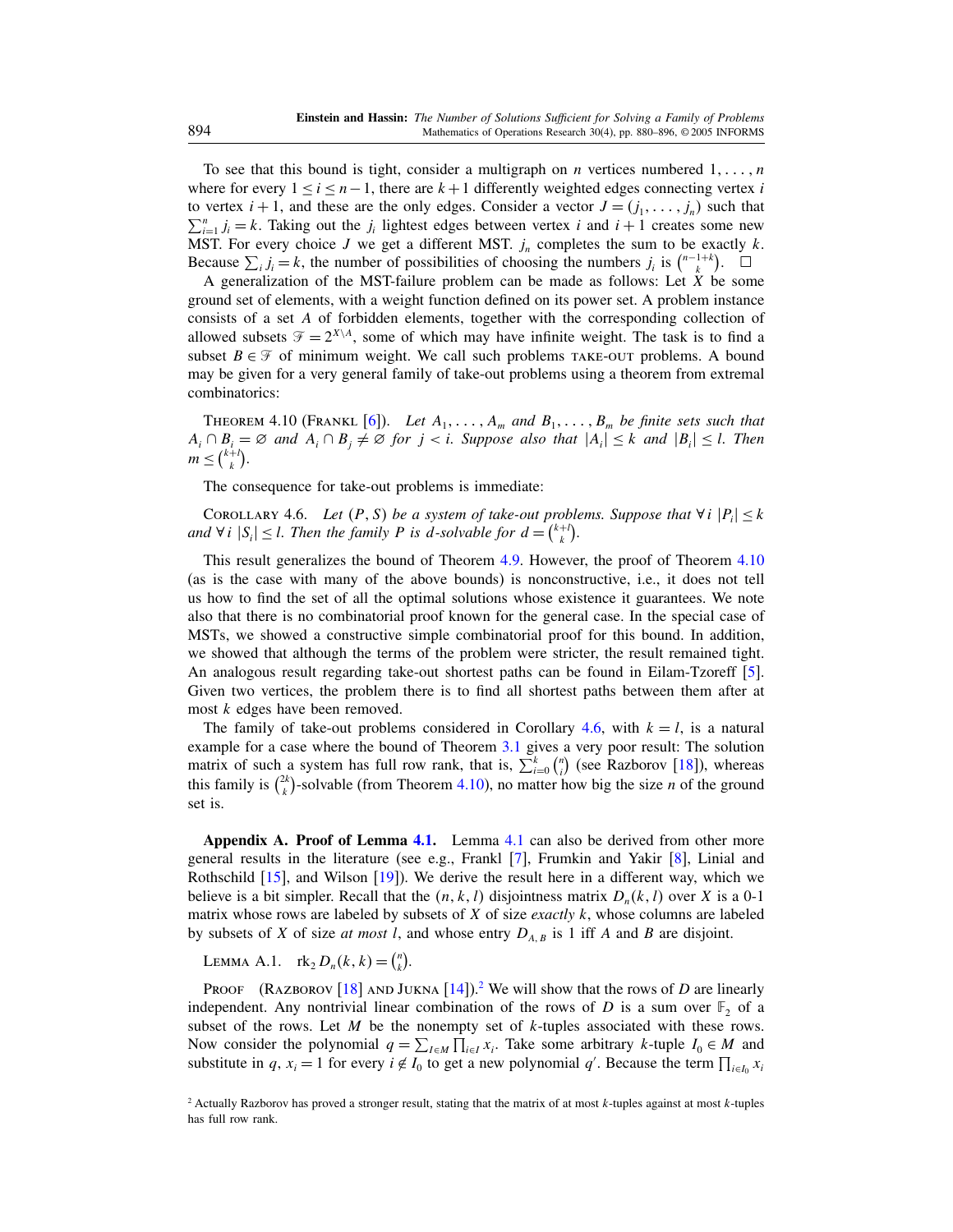is left untouched,  $q'$  is a nonzero polynomial. Thus, there exists an assignment  $b'$  for the k variables of q', for which  $q'(b') = 1$ . Let b be the extension of that assignment to all other variables, so we know  $q(b) = 1$ . Let  $J_0$  be the set of elements whose variables are assigned zero in *b*. Because  $q(b) = 1$ , the number of nonzero additives in the sum  $q(b)$  is odd. However, this is the number of k-tuples disjoint to  $J_0$ . We get that for every subset of the rows of D, there exists a column (labeled by  $J_0$ ) for which the sum of rows is 1 (mod 2). Thus, every nontrivial linear combination of D's rows is nonzero.  $\Box$ 

LEMMA A.2. Let k, l, n be natural numbers such that  $k + l \leq n$ , and let  $m = \min(k, l)$ . Then  $\text{rk}_2 D_n(k, l) \geq {n \choose m}$ .

PROOF. We apply induction on k and l. The base cases are  $k = 0$  and  $l = 0$ , and in these cases the matrix is a single row/column of ones, so the rank is trivially 1. Another case we already know to be true is the case  $k = l$ , for which we have Lemma [A.1,](#page-14-0) so in the following we will prove the lemma only for  $l \neq k$ . Our induction hypothesis is that for every  $k' \le k$  and  $l' < l$ , and for every  $k' < k$  and  $l' \le l$ , if  $n \ge k' + l'$ , then  $rk_2(D(k', l', n)) \ge \binom{n}{m'}$ for  $m' = min(k', l')$ . Consider now the matrix  $D_n(k, l)$  and its submatrix  $D_1$  that consists of rows corresponding to all subsets of size at most  $k$  that include some specific element  $e$ , and columns corresponding to subsets of size exactly l that do not include e.  $D_1$  is an  $(n-1, k, l-1)$  disjointness matrix over  $X\setminus\{e\}$ , which satisfies the terms of the lemma. Thus, by the induction hypothesis,  $\text{rk}_2(D_1) \geq {n-1 \choose \min(k, l-1)}$ . Now consider the submatrix  $D_2$ , whose rows correspond to all subsets of size at most  $k$  that do not include  $e$  and whose columns correspond to subsets of size exactly l that include e.  $D_2$  is an  $(n-1, k-1, l)$ disjointness matrix so, by the induction hypothesis,  $\text{rk}_2(D_2) \geq {n-1 \choose \min(k-1,l)}$ . The submatrix of D whose rows include  $e$  and whose columns include  $e$  is a zero matrix, because all these sets intersect. Thus, the situation is as follows:  $D = \begin{pmatrix} 0 & D_1 \\ D_2 & E \end{pmatrix}$ . Because  $k \neq l$ , it follows that

$$
rk_2(D_n(k,l)) \geq rk_2(D_1) + rk_2(D_2) \geq {n-1 \choose \min(k, l-1)} + {n-1 \choose \min(k-1, l)} = {n \choose m},
$$

for  $m = \min(k, l)$ .  $\Box$ 

The term  $k+l \leq n$  is required so that when *n* gets smaller in the course of the induction, it will still satisfy  $k, l \leq n$ . Although we only need this lower bound for the proof of Theorem [4.3,](#page-7-0) for completeness we show the upper bound as well.

For the sake of proving the upper bound, it is useful to consider the inclusion matrix  $I_n(t, l)$ , whose rows are labeled by t-sets and whose columns are labeled by l-sets.  $I(A, B) = 1$  iff  $B \subseteq A$ . Similarly, denote by  $I_n^*(t, l)$  the inclusion matrix whose columns correspond to subsets of size at most *l*. It is easy to see that  $D_n(t, l) = I_n^*(n - t, l)$ . Denote also the column space of a matrix  $M$  by  $Cols(M)$ .

LEMMA A.3 [\(4.1\)](#page-7-0). Let k, l, n be natural numbers such that  $k + l \le n$ , and let  $m =$  $\min(k, l)$ . Then  $\text{rk}_2 D_n(k, l) = {n \choose m}$ .

PROOF. The upper bound for  $l \geq k$  is trivial, as the number of rows in  $D_n(k, l)$  is  $\binom{n}{k}$ . Here is a proof for the case  $l \leq k$  (see Babai and Frankl [\[2\]](#page-16-0)): The number of *l*-subsets that contain a specific j-subset and are contained in a specific t-subset is  $\binom{t-j}{t-j}$  if the j-tuple is contained in the t-tuple and 0 otherwise, so for every  $0 \le j \le l \le t$ ,  $I_n(t, l)I_n(l, j) =$ <br> $\binom{l-j}{l}I(t, i)$  and thereby  $Cols(I(t, i)) \subset Cols(I(t, l))$  Thus  $\text{rk}_n(I^*(t, l)) = \text{rk}_n(I(t, l))$ is contained in the *t*-tuple and 0 otherwise, so for every  $0 \le j \le l \le t$ ,  $I_n(t, l)I_n(l, j) =$ <br> $\binom{t-j}{l-j}I_n(t, j)$ , and thereby  $\text{Cols}(I_n(t, j)) \subseteq \text{Cols}(I_n(t, l))$ . Thus,  $\text{rk}_{\mathbb{R}}(I_n^*(t, l)) = \text{rk}_{\mathbb{R}}(I_n(t, l))$  $\leq {n \choose l}$ . Now, because  $l \leq n-k$ , we can take  $t = n - k$ , and get:

$$
\mathrm{rk}_2(D_n(k,l)) \leq \mathrm{rk}_{\mathbb{R}}(D_n(k,l)) = \mathrm{rk}_{\mathbb{R}}(I_n^*(n-k,l)) \leq \binom{n}{l}.\quad \Box
$$

REMARK. All arguments in the appendix hold for any field  $\mathbb{F}_p$  where p is prime, and not only  $\mathbb{F}_2$ .